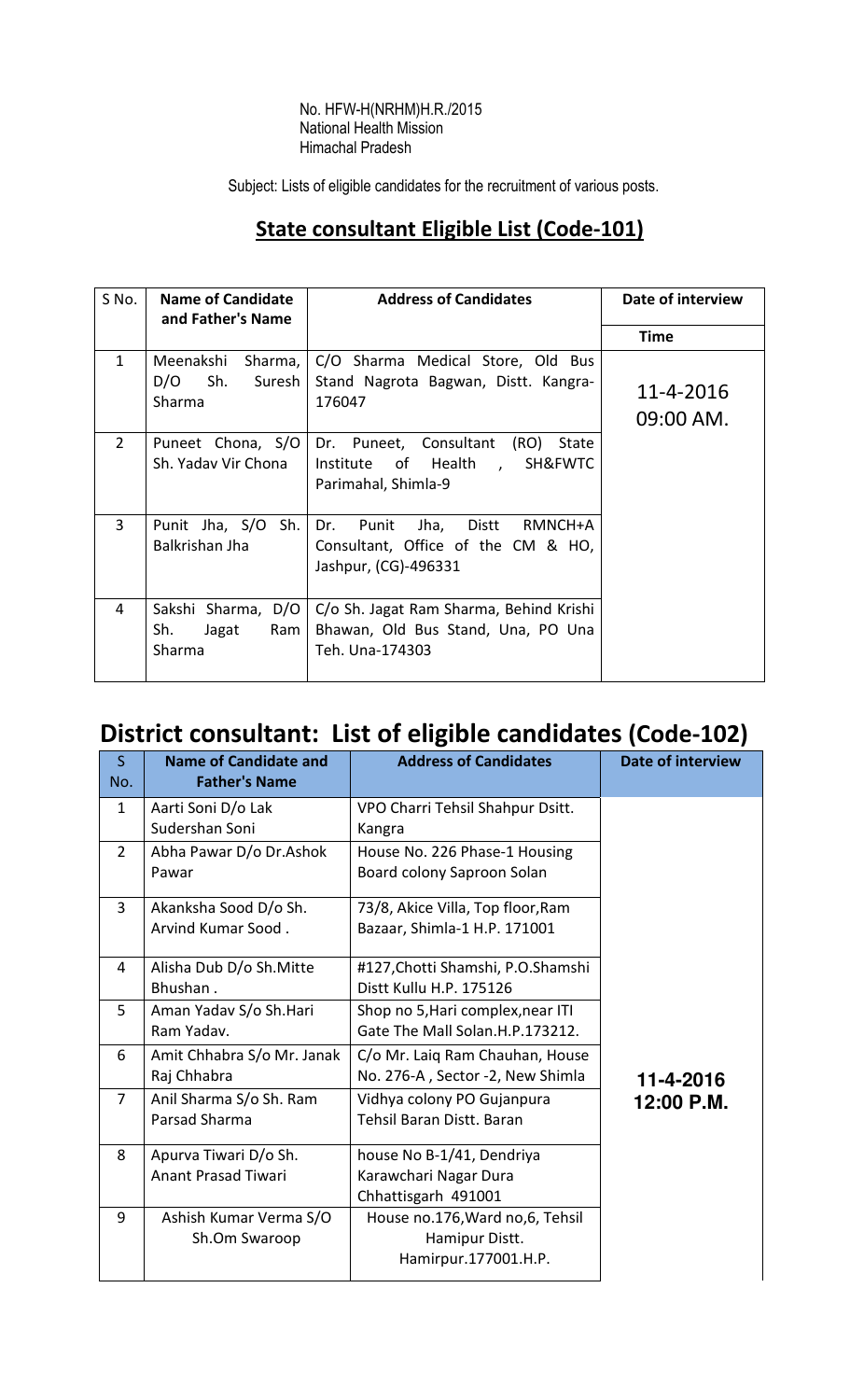| 10 | Ashish Thakur S/o<br>Sh.Jagdish Chand.                  | House no-117, Ward no -<br>3, Vill. Anukalan. Distt. Hamirpur<br>H.P. 177001                                     |            |
|----|---------------------------------------------------------|------------------------------------------------------------------------------------------------------------------|------------|
| 11 | Atul Thakur, S/O Keishan<br><b>Kumar Thakur</b>         | C/O Kushal Thakur, House No 555,<br>2nd Floor Near Parshuram<br>Bhawan, Sector-12A, Panchkula,<br>Haryana-134112 |            |
| 12 | Bappaditya Sinha, S/O Sh.<br>Dilip Kumar Sinha          | 45-A Kalibari Road, Purbachal,<br>Halisahar, PO Nabnagar, Distt. 24,<br>Parganas (North)-743136                  |            |
| 13 | Chander Shekhar Sharma,<br>S/O Sh. Vijay Sharma         | 1775/8 Vishnu Colony,<br>Kurukshetra, Haryana-136118                                                             |            |
| 14 | Deepak Bhati S/o Sh. Vinod<br><b>Kumar Bhati</b>        | Flat No. 614/3C, Golf Link, Near<br>Columbia Asia Hospital, NH-24,<br>Ghaziabad UP                               |            |
| 15 | Deepika D/o Sh.Desh Raj                                 | Vill. Rait, P.O. Rait, Tehsil-<br>Shahpur, Distt. Kangra H.P. 176208                                             | 11-4-2016  |
| 16 | Gaurav Sethi S/o Sh. Aswani<br>Kumar                    | 44 Ward No 3 Pratap Ngar<br>Hamirpur                                                                             | 12:00 P.M. |
| 17 | Gaurav Sharma S/o Sh. Raj<br><b>Kumar Sharma</b>        | C/o Vivekanand Medical Institute,<br>Holta Palampur Kangara                                                      |            |
| 18 | Geetanjali Thakur, D/O Sh.<br>Lal Chand Thakur          | C/O Dr. Ramit Mahajan, Aarogya<br>Clinic, Opposite PNB, Akhara<br>Bazar, Kullu-17501                             |            |
| 19 | Hareshwar Chauhan S/o Sh.<br>D.S.Chauhan.               | Chavman Enclave Green View<br>Pamchi, Agata Khalini, Distt. Shimla<br>H.P. 171009                                |            |
| 20 | Kajal Chauhan S/O Sh.<br>R.S.Chauhan                    | C/O Mr.R.S. Chauhan .Padam<br>Niwas, Khundidhar Rajgarh<br>Road, Shamti.Distt. Solan.H.P.                        |            |
| 21 | Meenakshi Sharma D/o<br>Sh.Suresh Sharma.               | C/o Sharma Medical Store, Old bus<br>stand Nagrota Bagwan, Distt.<br>Kangra.H.P. 176047                          |            |
| 22 | Nitin sharma S/o Sh.<br>Ramesh Kumar Sharma             | VPO Chahri Tehsil Nagrota<br>Bagwan Distt. Kangra                                                                |            |
| 23 | Nitin Sharma, S/O Sh.<br>Ramesh Kumar Sharma            | VPO Chahri, Teh. Nagrota Bagwan,<br>Distt. Kangra-176047                                                         |            |
| 24 | Pallavi Gupta D/o Mr, Shiv<br>Lal Gupta                 | <b>Opposite Saigal Hospital Friends</b><br>Colony, Pathankot Punjab                                              |            |
| 25 | Pankaj Sangwan S/o<br>Sh.Randhir Singh.                 | H.No.-1896-B/31, Mayur, Near by<br>pass, Sonipat (Haryana) 131001                                                |            |
| 26 | Paramjeet Singh S/o Sh.<br>Madan Pal Singh              | Vill.Goful nagar, P.O. Chandpur,<br>Tehsil- Chandpur, Distt- Bijhor                                              |            |
| 27 | Partap Thakur S/o Dr. Dale<br>Ram Thakurn               | Village Dalhunala PO Dhobi Tehsil<br>Kullu Distt. Kullu                                                          |            |
| 28 | Preeti Thakur D/o Sh.<br><b>Bhavneshwar Dutt Thakur</b> | House No 106/5 Near Shiv Mandir<br>Chatrokhari, PO sundernagar<br>Distt. Mandi                                   |            |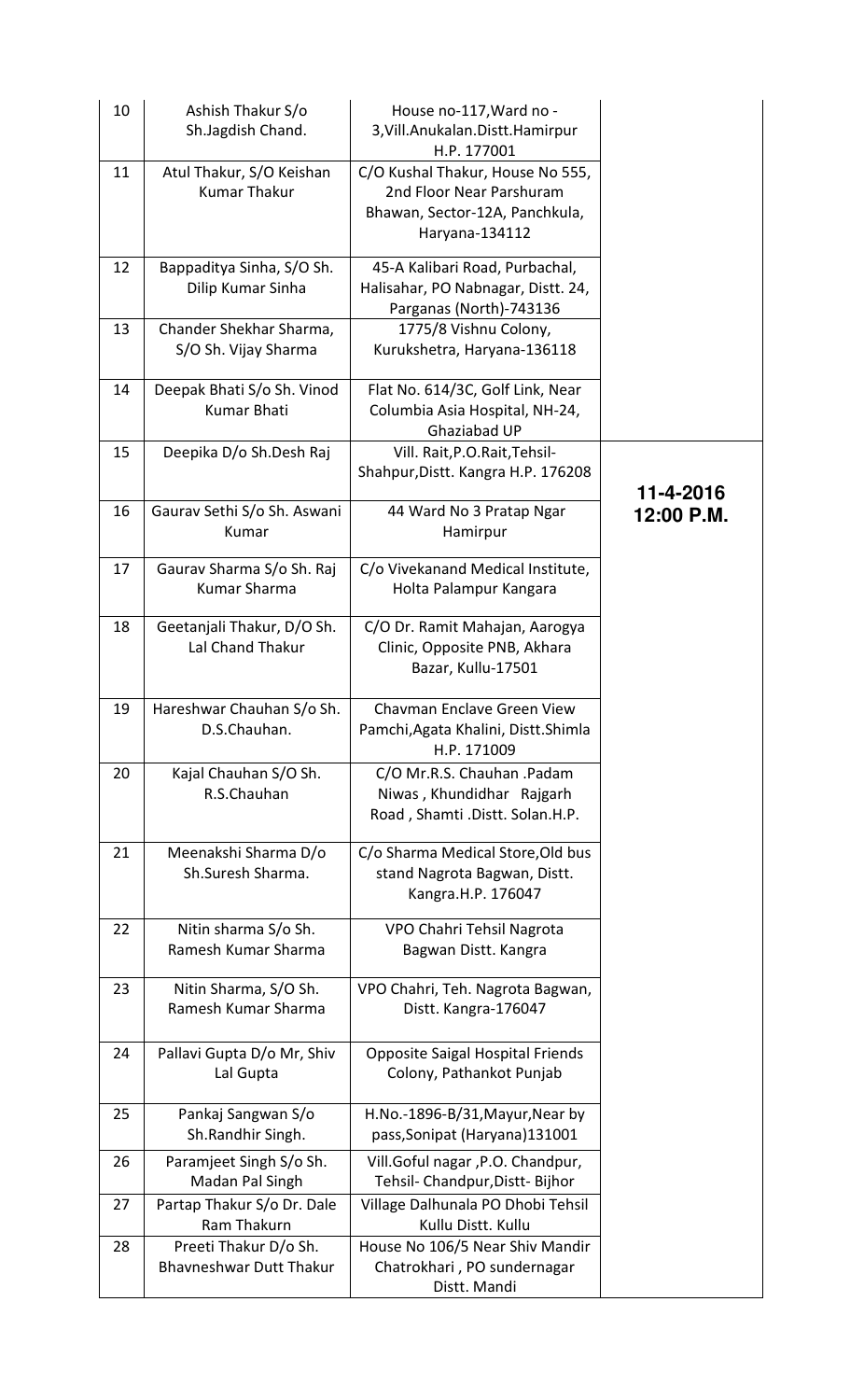| 29 | Puneet chona S/o Sh. Yadav<br>Vir Chona          | State institute of Health & Family<br>Welfare Parimahal Kaumpti shimla                    | 11-4-2016<br>12:00 P.M. |
|----|--------------------------------------------------|-------------------------------------------------------------------------------------------|-------------------------|
| 30 | Punit Jha S/o Mr. Balkrishan<br>Jha              | Housr No 53, Sector A, Slice -1,<br>Scheme NO. 78 Aramya Nagar<br>Vijay Nagar, Idore MP   |                         |
| 31 | Rakesh Sharma S/o Sh. Nek<br>Ram Sharma          | Villagge-Thathiar P.O -Kathiana-<br>The-Barsar Distt-Hamirpur.HP.                         |                         |
| 32 | Raman Kumar Sandal S/o<br>Sh. Amar Singh         | Vill. Pansi PO Budhan Tehsil<br>Bangana Distt. Una                                        |                         |
| 33 | Sakshi Sharma D/o Sh.Jagat<br>Ram Sharma         | Vill. Haroli, PO-Horoli, Tehsil<br>Una, Distt Una. H.P. 177220                            |                         |
| 34 | Saruchi Dhir D/o Sh.Ramesh<br>Chand Dhir.        | W/o Yashwant Thapa, Thapa<br>Niwas, VPO - Ghanahatti Distt.<br>Shimla.H.P. 171011         |                         |
| 35 | Seema D/o.Sh.Richhpal<br>Singh.                  | H.No-1896B/31, Goli No.-6, Mayur<br>vihar Sonipat 131001                                  |                         |
| 36 | Shalu D/o sh. Aswani Kumar                       | C/o A.S. Rathor, Kusum Villa, Near<br>Kamla Nehru Hospital Shimla                         |                         |
| 37 | Swapnil Shrinivas Nimkar                         | 13 A, Shalimaar apartment, Karad<br>road, Chiplun, Distt. Ratnagiri<br>Maharashtra 415605 |                         |
| 38 | Tanvi Bansal D/o Shri. K.K.<br>Bansal            | Housing<br>M-41<br><b>Board</b><br>Colony,<br>Holta, Plampur Distt. Kangra                |                         |
| 39 | Vidhi Tomar D/o Sh.<br><b>Surender Pal Tomar</b> | Mahima Sadan, 158/5, Kaundi<br>Enclave Shamsherpur, Paonta<br>Sahib                       |                         |

### State Admin. Cum Programme Assistant, List of Eligible candidates (Code-103)

| Sr.            | <b>Name of Candidate and</b>                         | <b>Address</b>                                                                                    | Date of interview      |
|----------------|------------------------------------------------------|---------------------------------------------------------------------------------------------------|------------------------|
| No.            | <b>Father's Name</b>                                 |                                                                                                   |                        |
| 1              | Sh.<br>Keshav<br>Singh,<br>S/O<br>Rattan Singh Singh | Keshav Singh, S/O Sh. Rattan<br>Singh Chauhan, VPO Hanoh, Teh.<br>Bhoranj, Distt. Hamirpur-177024 | 11-4-2016<br>09:00 A.M |
| $\overline{2}$ | Kumari Kamlesh, D/O Sh.<br>Mast Ram                  | R/O Mansa Ram Niwas Chalaunti,<br>Near Sanjauli Shimla-171006                                     |                        |
| 3              | Lalit Kumar, S/O Sh. Het<br>Ram                      | Vill Nela, PO Dudar, Teh. Sadar,<br>Distt Mandi                                                   |                        |
| 4              | Nisha Sharma, D/O Sh. Hem<br>Dutt Sharma             | 131/10, W/O Sh. Vishal Sharma,<br>Thanedhra Mohalla, Distt. Mandi-<br>175001                      |                        |
| 5              | Ravinder Kumar, S/O Sh.<br>Ram Krishan               | Vill Jeor, PO Zakatkhana, Teh. Shri<br>Naina Devi Ji, Distt. Bilaspur-<br>174011                  |                        |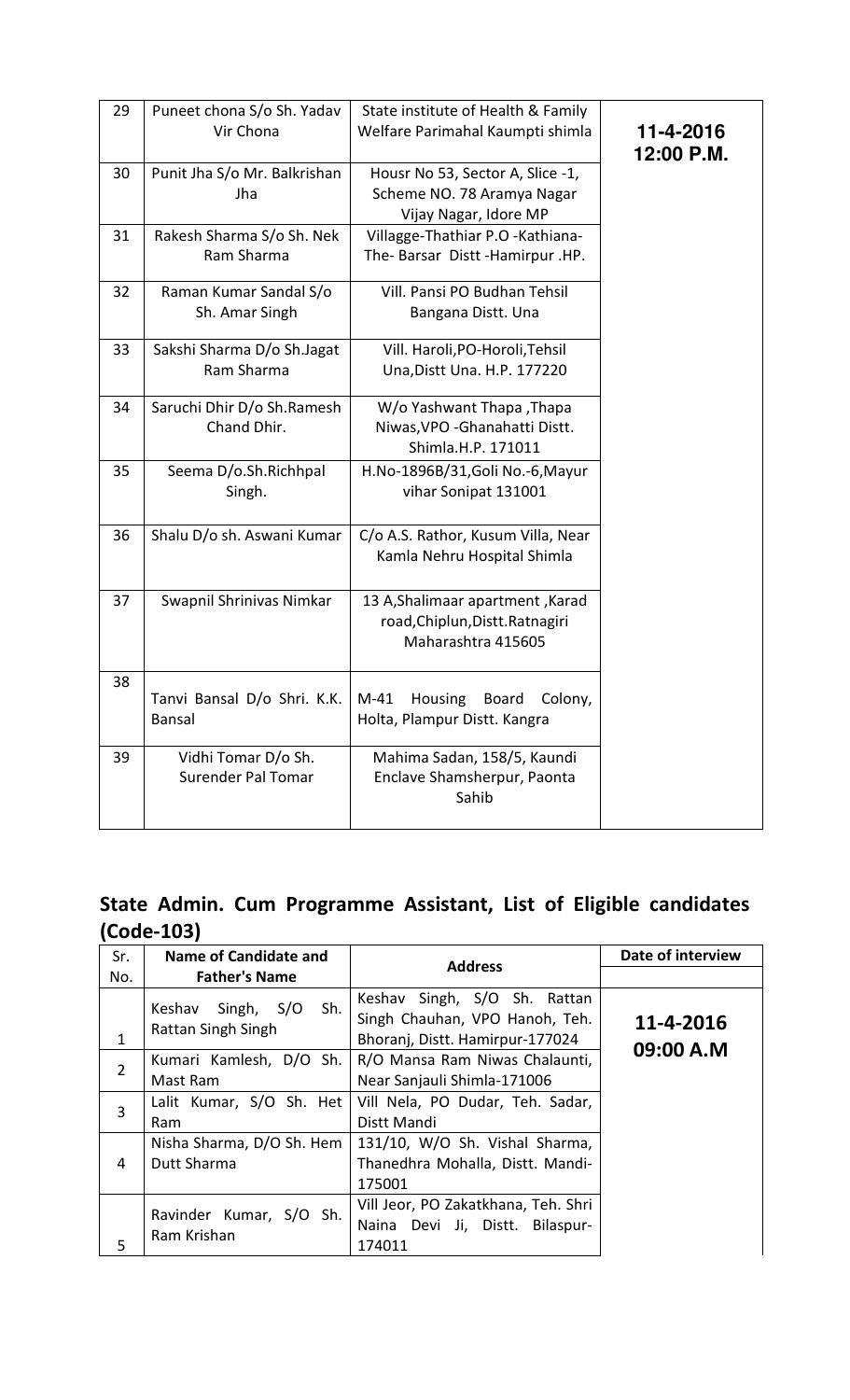| 6 | Sunil Kumar S/O Late Sh.<br>Purshotam Dass | Vill. Khohar, PO Manjhiar, Teh.<br>Nadaun, Distt. Hamirpur-177038          |
|---|--------------------------------------------|----------------------------------------------------------------------------|
|   | Sh.<br>Negi,<br>D/O<br>Sonam<br>Devran     | Sonam Negi, C/O Karan Newas<br>Near H.B Colony Sanjauli, Shimla-<br>171006 |
| 8 | Vijay Kumar, S/O Sh. Durga<br>Dass         | C/O Ved Bhari Lal Chandel Niwas,<br>Lower Khalini, Shimla-171002           |

## Distt. Admin. Cum programme Assistant Eligible Candidates (Code-104)

|                 | Name of Candidate & Father's   Address       |                                                                                                           | <b>Date of Interview</b> |
|-----------------|----------------------------------------------|-----------------------------------------------------------------------------------------------------------|--------------------------|
| Sr.No           | <b>Name</b>                                  |                                                                                                           |                          |
| 1               | Alpana Gautam, D/O Sh.<br>Subhash Chand      | H. NO. 02, W.No. 10, Ram<br>Nagar, Hamirpur-177001                                                        | 12-4-2016<br>09:00 A.M   |
| 2 <sup>1</sup>  | Amin Chand Sharma, S/O<br>Sh. R.D. Sharma    | Nodal Officer EmOC, Kamla<br>Nehru Hospital Shimla-<br>171001                                             |                          |
| 3               | Anjana Kumari, D/O Sh. Hira<br>Lal           | Verma Niwas, Near Durga<br>Temple, Dhalli, Shimla                                                         |                          |
| 4               | Anju Bala, W/O Sh. Rajesh<br>Chauhan         | # 707/B-2, Near M.C.<br>Office, V.K Colony, Pinjore,<br>Distt. Panchkula, Haryana                         |                          |
| 5               | Anju Rana, D/O Sh. R.C.<br>Rana              | Hariom<br>Bhawan, Komli<br>Bank, Shimla                                                                   |                          |
| 6               | Antra Parmar, D/O Sh.S.B.<br>Chhetri         | # 660/, Near Pucca Tank,<br>Nahan, Distt.<br>Sirmaur-<br>173001                                           |                          |
| $\overline{7}$  | Arti Devi, D/O Sh. Atttar<br>Singh           | Vill Dak, P.O. Dahab, Tehsil<br>Nurpur, Distt. Kangra-<br>176052                                          |                          |
| 8               | Ashwani Kumar, S/O Sh.<br>Jaisi Ram          | Vill Kukhera, P.O. Harot,<br>Tehsil Bangana, Distt. Una-<br>174307                                        |                          |
| 9               | Babita Devi, D./O Sh. Jagat<br>Ram           | H.NO. 230/9, Kumar Gali,<br>Nahan, Distt.<br>Sirmaur-<br>173001                                           |                          |
| 10              | Bhavneshwari Devi, D/O Sh.<br>Girja Nand     | Bhavneshwari, W/O Lalit<br>Kumar, VPO<br>Barswan,<br>Tehsil Sadar, Distt.Mandi                            |                          |
| 11              | Bhunesh Kumar, S/O Sh. Jai<br>Lal            | Vill Binu, P.O. Sadhupul,<br>tehsil Kandaghat-173215                                                      |                          |
| 12 <sup>°</sup> | Chander Prakash, S/O Sh.<br><b>Shiv Dutt</b> | Vill Tutoo, P.O.<br>Delath,<br>Tehsil<br>Rampur,<br><b>Distt</b><br>Shimla-172028                         | 12-4-2016<br>09:00 A.M   |
| 13              | Chander<br>S/O<br>Shekhar,<br>Hranam Singh   | VPO Upper Sakoh, Tehsil<br>Dharamshala,<br>Distt.<br>Knagra-176215                                        |                          |
| 14              | Deep Raj, S/O Sh. Sadhu<br>Ram               | Vill<br>Siharal,<br>P.O.<br><b>Tehsil</b><br>Chatrokhari,<br>Sundernagar,<br>Distt.<br>Mandi, H.P. 175018 |                          |
| 15              | Deepa Kumari, D/O Sh. Kuku<br>Ram            | No. N-6.<br>House<br>m.e.s.<br>Colony, Near Jutogh Bus<br>Stand, Shimla-171008                            |                          |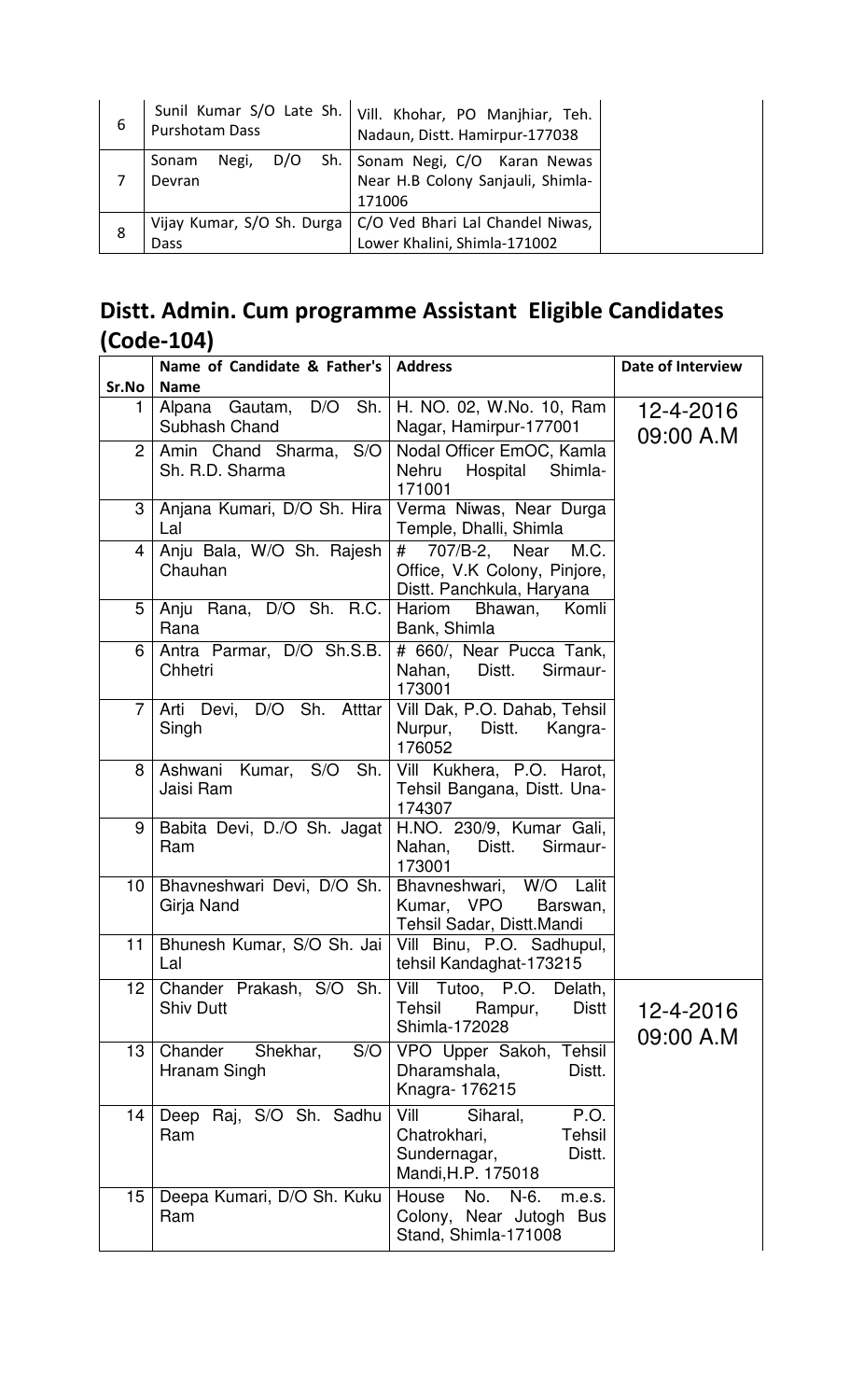| 16 I            | Devi Chand, S/O Sh. Hari   C/O Ambika Bhawan, Lower<br><b>Chand Sharma</b> | Totu, Shimla-171011                                                                       |                        |
|-----------------|----------------------------------------------------------------------------|-------------------------------------------------------------------------------------------|------------------------|
| 17 <sup>2</sup> | Dharam Singh, S/O Sh. Sukh<br>Lal                                          | VPO Khawang, tehsil Kalpa,<br>Distt. Kinnaur, 17210                                       |                        |
| 18              | Dharamendar Verma,<br>S/O<br>Sh. Padam Singh                               | Vill Ayog, P.O. Durgapur,<br>Tehsil Sunni, Distt. Shimla-<br>11007                        |                        |
| 19              | Gitu Mittal, D/O Lt.<br>Sh.<br>Naresh Chand Garg                           | Vill<br>Tehsil<br>Sarahan,<br>Pachhad, Distt. Sirmaur                                     |                        |
| 20              | Hitendar Singh, S/O<br>Sh.<br>Narayan Singh                                | VPO Sarol, Distt.<br>Tehsil<br>Chamba, H.P.                                               |                        |
| 21              | Inder Dev, S/O Sh. Brij Lal                                                | Vill<br>P/O/<br>Salyani,<br>Bhaderwar,<br>tehsil<br>Sarkaghat, Distt.<br>Mandi-<br>175049 |                        |
| 22              | Ishwar Dass, S/O Sh. Moort  <br>Singh                                      | C/O Grewal Eye Institute,<br>D-2, lane -1, Sector -1, New<br>shimla                       |                        |
| 23              | Jeevan Parkash, S/O Sh.<br>Ramesh Chand                                    | Vill Chhatroli, P.O Jassur,<br>Tehsil<br>Nurpur,<br>Distt.<br>Kangra-176201               |                        |
| 24              | Khem Chand, S/O Sh. Daulat<br>Ram                                          | Vill Bari, P.O Gumanu,<br>tehsil Sadar, Distt. Mnadi,<br>H.P.                             | 12-4-2016<br>09:00 A.M |
| 25              | Kumari<br>Monisha, D/O Sh.<br>Tilak Raj                                    | Vill Garola, P.O.<br>Garola,<br>Tehsil<br>Bharmour,<br>Distt.<br>Chamba                   |                        |
| 26              | Kumari ranisha, d/o Sh.   C/O cmo Office Chamba-<br>Ashwani Kumar          | 176310                                                                                    |                        |
| 27              | Lalit Kumar, S/O Sh. Het Vill nela, P.O Dudar, tehsil<br>Ram               | Sadar, Distt. Mandi-175001                                                                |                        |
| 28              | S/O<br>Sh.<br>Lokesh<br>Kumar,<br><b>Shering Negi</b>                      | Vill & P.O. Satavan, Tehsil<br>Paonta<br>Sahib,<br>Distt.<br>Sirmaur                      |                        |
| 29              | Chand, S/O Sh.<br>Mahesh<br>Roshan Lal                                     | Vill Gadola, P.O. Badhani,<br><b>Tehsil</b><br>Bhoranj,<br>Distt.<br>Hamirpur             |                        |
| 30              | Maninder Kumar, S/O<br>Sh.<br>Vijay Kumar                                  | Tehsil<br>Vill<br>P.O. Charara,<br>Distt.<br>Una-<br>Bangana,<br>174307                   |                        |
| 31              | Manju Thakur, D/O<br>Lt.Sh.<br>Inder Singh                                 | C/O Babita Pal ETDC, Near<br>HFCL, Chambaghat, Solan,<br>173213                           |                        |
| 32              | Manju, D/O. Sh. Balbir Singh                                               | Vill Purli, P.O. Kakkar,<br>Tehsil Tauni Devi, Distt.<br>Hmairpur                         |                        |
| 33              | Michael Fendall<br>S/O<br>Sh.<br>Mohan Fendall                             | Vill Phagli, P.O. Shimla,<br>Tehsil Shimla, Distt. Shimla                                 |                        |
| 34              | Mitu Kumari, D/O Sh. Mohan<br>Lal                                          | VILL. & P.O. Zar, Tehsil<br>Kumarsain, Distt. Shimla                                      |                        |
| 35              | Munish<br>Singh, S/O<br>Sajjan<br>Singh                                    | Vill. 7 P.O Denkwain, Tehsil<br>Nurpur, 176204                                            |                        |
| 36              | Narender Sharma, S/O Sh.<br><b>Puran Chand</b>                             | Vill Pavi, P.O. Kandugad,<br>Tehsil Anni, Distt. Kullu-<br>172026                         |                        |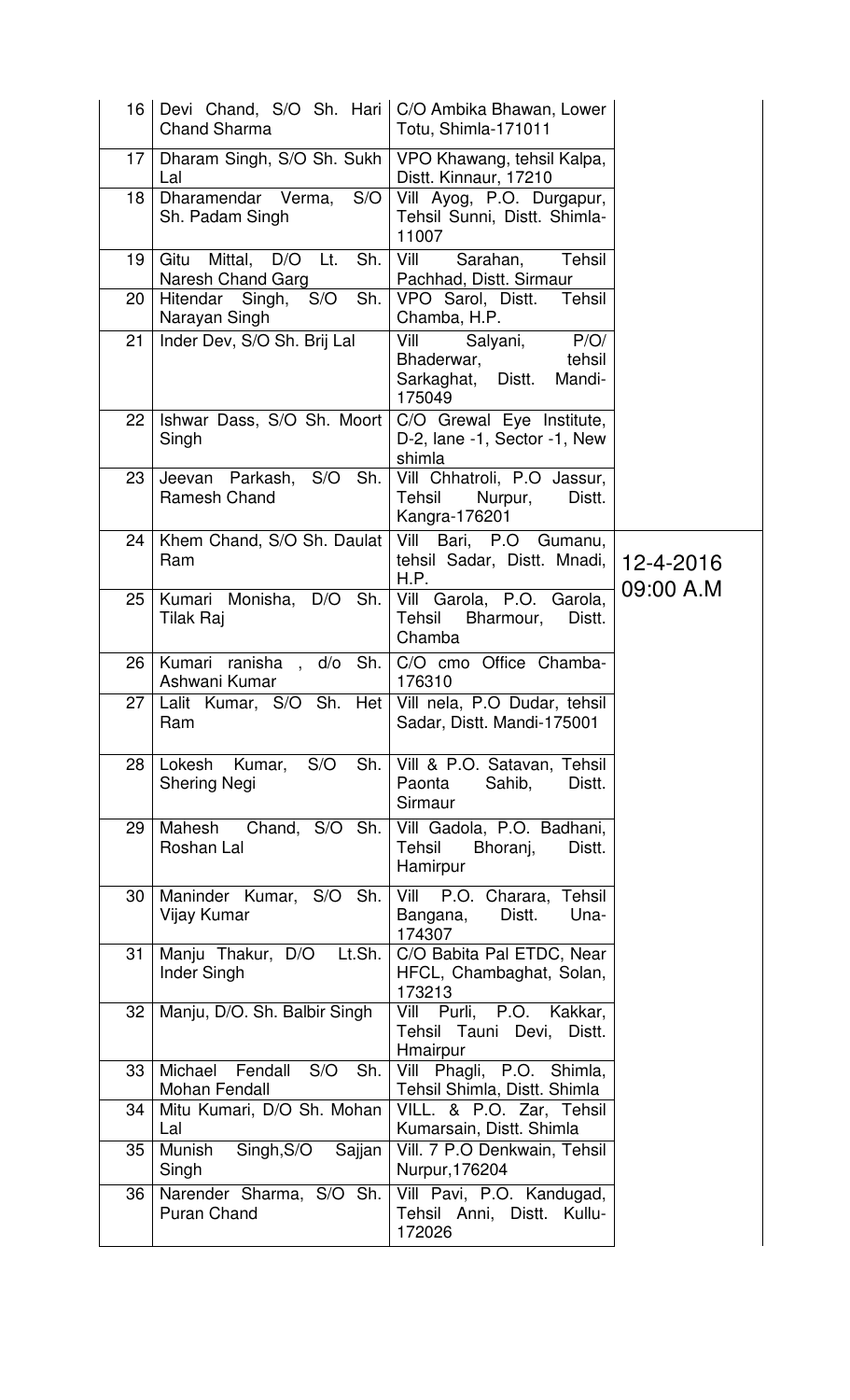| 37 <sup>1</sup> | Narender Singh, S/O<br><b>Badhur Jeet</b>             | Sh.   VPO KALPA,<br>Tehsil<br>KALPA, Distt.<br>Kinnaure,<br>H.P. 172108                          |                        |
|-----------------|-------------------------------------------------------|--------------------------------------------------------------------------------------------------|------------------------|
| 38              | Naresh Kumar, S/O<br>Sh.<br>Ranjeet Singh             | Vill.<br>Delag, P.O Nichli<br>Bhater, Tehsil Sadar, Distt.<br><b>Bilaspur</b>                    | 12-4-2016<br>12:00 P.M |
| 39              | Naresh Kumari                                         | 285/5, Ganpati Road, Mandi<br>town, Distt, Mandi                                                 |                        |
| 40              | Naveen Sharma, S/O<br>Sh.<br>Jagdish Sharma           | C/O<br>Pine<br>View<br>Lodge,<br>Sadhana<br>Ghati,<br>Chhota<br>Shimla-171002                    |                        |
| 41              | Neelo Devi, D/O Sh. Anant<br>Ram                      | C/O Thakur Singh Negi,<br>Below Boys Hostel Rajgarh<br>Road, Pawan Bihar, Solan,<br>H.P.- 173212 |                        |
| 42              | Neeraj Kumar Sharma, S/O<br><b>Puran Chand Sharma</b> | Vill Thaboli, P.O.Olwa,<br>Tehsil Anni, Distt. Kullu                                             |                        |
| 43              | Nisha Sharma, D/O Sh. Hem<br>Dutt Sharma              | 131/10, Thanehra Mohall,<br>Tehsil Mnadi-175001                                                  |                        |
| 44              | Pankaj Kumar Sharma, S/O<br>Sh. Kundan Sharama        | Niwas, Himgiri<br>Adrash<br>Colony, Near Sabzi Mandi,<br>Dhalli Shimla-171012                    |                        |
| 45              | Pooja Rani, D/O Sh. Inder<br><b>Kumar Puri</b>        | W/O Ashish Verma, #176,<br>ward No. 6, Near Dev Pal<br>Chowk Hamirpur-177001                     |                        |
| 46              | Poonam Thakur, D/O Sh. Om<br>Prakash                  | H. No. 239, Wrad No.8,<br>Tehsil<br>Hamirpur,<br>Distt.<br>Hamirpur-177001                       |                        |
| 47              | Prakash<br>Chand,<br>S/O<br>Sh.<br>Brahmu Ram         | Vill Chamba, P.O Jambla,<br>Tehsil Sunder Nagara, Distt.<br>Mandi                                |                        |
| 48              | Rahul Gupta, S/O Sh. Roop<br>Lal Gupta                | Wishpering Oak Ghanatti,<br>Distt. & Distt. Shimla                                               |                        |
| 49              | Rajesh Chauhan, S/O Sh.<br>Gopi Chand                 | GOPI Niwas, Anji Vikas<br>Nagar, P.O Kasumpti,<br>Shimla, H.P.                                   |                        |
| 50              | Rajneesh Kumar S/o<br>Sh.<br><b>Mehar Chand</b>       | Village Bhatti PO Rajol<br>Tehsil Shahpur<br>Distt.<br>Kangra                                    | 12-4-2016<br>12:00 P.M |
| 51              | Ramneet Kaur, D/O Sh. Raj<br>Pal                      | P.O.<br>Dharog,<br>Mohalla<br>Chamba, Tehsil Chamba,<br>Distt. Chamba-176310                     |                        |
| 52              | Randeep, S/O Sh. Kishori Lal                          | <b>VPO</b><br>Tehsil<br>Banuri,<br>Palampur, Distt. Kangra,<br>H.P.-176061                       |                        |
| 53              | D/O<br>Sh.<br>Reena Sharma,<br>Ramesh Kumar           | W/O Atal Sharma, H.No.<br>39/11<br>Tarna<br>Hill Mnadi,<br>Distt. Mandi- 175001                  |                        |
| 54              | Reeta Devi, D/O Sh. Sard<br>Chand                     | Tehsil<br><b>VPO</b><br>Naura,<br>Palampur, Distt. Kangra-<br>176084                             |                        |
| 55              | Rinku Kumar, S/O Sh. Uttam<br>Chand                   | Vill. Palpal, P.O. Nagrota<br>Gazin, Tehsil Bhoranj, Distt.<br>Hamirpur                          |                        |
| 56              | Ripa Devi D/o Sh. Dava Ram                            | Village Dhar PO Saloyra<br>Distt. Solan                                                          |                        |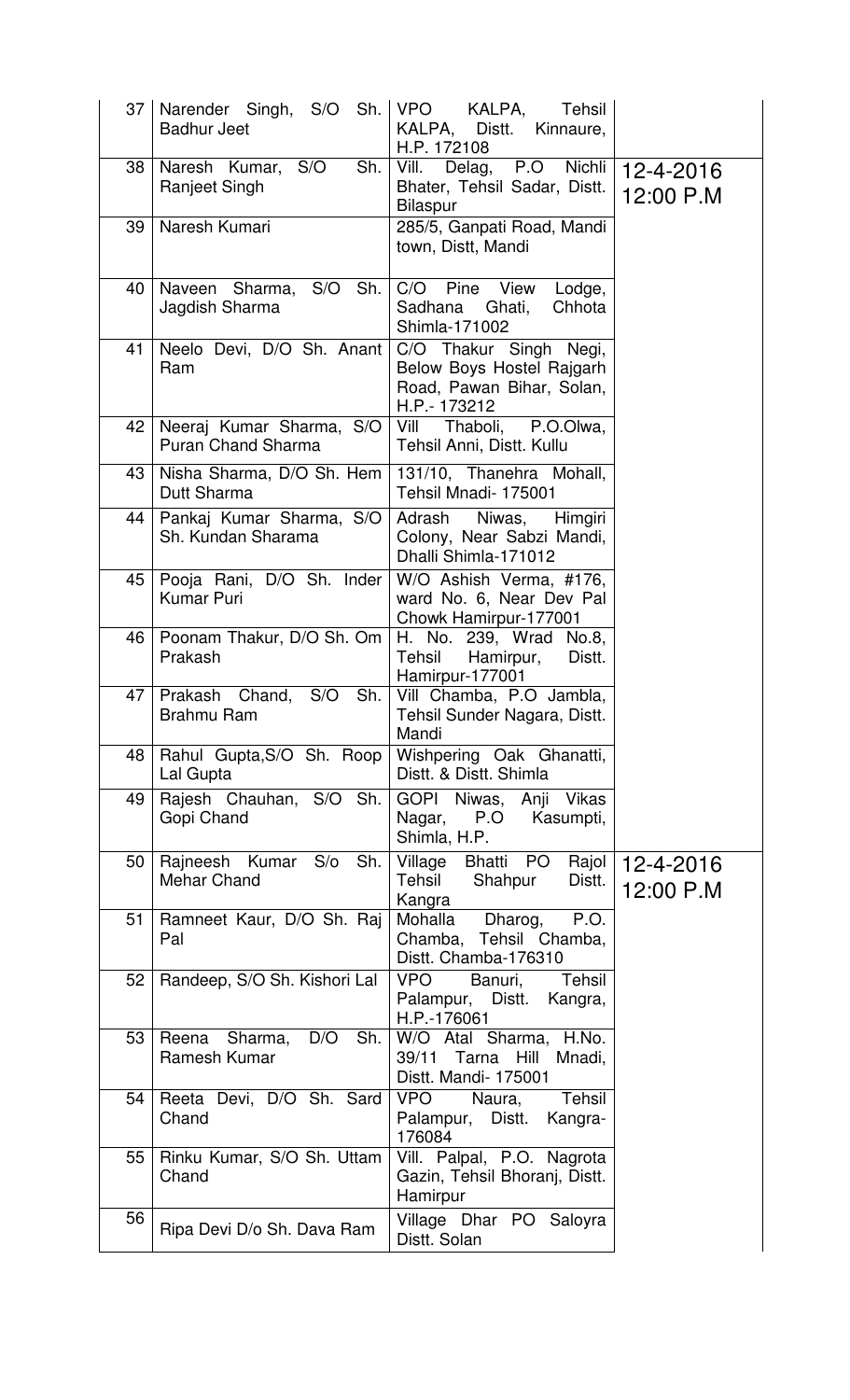| 57 | Ripu Daman, S/O Sh. Sushil<br>Kumar                               | <b>VPO</b><br>Bilaspur,<br>Tehsil<br>Dehra, Distt. Knagra, H.P. -<br>176033                            |                        |
|----|-------------------------------------------------------------------|--------------------------------------------------------------------------------------------------------|------------------------|
| 58 | D/O<br>Ruchi<br>Kumari,<br>Sh.<br><b>Chetan Kumar</b>             | Karian,<br>Village<br>P.O.Hardadpura,<br>Distt.<br>Chamba                                              |                        |
| 59 | S/O<br>Sh.<br>Sanjeev Kumar,<br><b>Ramesh Chand</b>               | VPO Utpur, Tehsil Touni<br>Devi, Distt. Hamirpur                                                       |                        |
| 60 | Sh.<br>S/O<br>Sanju Kumar,<br>Jagdev Chand                        | Vill<br>Bagehr, P.O.<br>Bir<br>Bagehra, tehsil Sujanpur<br>Distt.<br>Thira,<br>Hmairpur<br>176110      |                        |
| 61 | Santosh Kumar, S/O<br>Sh.<br>Sada Ram                             | O/O Raj Intra Tech Near<br>Distt. Court Dhalpur, Distt.<br>Kullu-175101                                |                        |
| 62 | Sapna Devi, D/O Sh. Onkar<br>Singh                                | Vill MARYANI, p.o. Dadhol,<br>Tehsil Ghuramwin,<br>Distt.<br><b>Bilaspur</b>                           | 12-4-2016<br>12:00 A.M |
| 63 | Sharmila Gautam, D/O Sh.<br>Vijay Kant Gautam                     | Vill Dev Kothi, P.O. Naina<br>Tikker, Tehsil Pachhad,<br>Distt. Sirmaur-173229                         |                        |
| 64 | Sheetal Bhardwaj, D/O Sh.<br>Shyam Lal Sharma                     | Mehta Niwas, below Masjid,<br>Sanjauli, Shimla-6                                                       |                        |
| 65 | Shyama Thakur, D/O<br>Sh.<br>Mnai Ram Thakur                      | C/O Rajinder Thakur, 802/3,<br>Near Mall Road, Nhaan-<br>173001                                        |                        |
| 66 | Sudesh Kumari                                                     | C/O Sh. Naresh Jaryal, Set<br>No. IV, Barness Court,<br>Chotta Shimla-171002                           |                        |
| 67 | Lt.<br>Sh.<br>Sunil<br>Kumar,<br><b>Purshotam Dass</b>            | Vill Khohar, P.O. Manjhiar,<br><b>Tehsil</b><br>Nadaun,<br>Distt.<br>Hmairpur-1038                     |                        |
| 68 | Sunil<br>S/O<br>Kumar,<br>Lt.<br><b>Sh.Purshotam Dass</b>         | Vill. Khohar, P.O. Manjhiar,<br><b>Tehsil</b><br>Nadaun,<br>Distt.<br>Mahirpue-177038                  |                        |
| 69 | Sunil Kumar, S/O Sh. Rattan<br>Chand                              | Vill Gadhyani, P.O. rakhoh,<br>Tehsil Sarkaghat,<br>Distt.<br>Mandi-175042                             |                        |
| 70 | Sushil Kumar, S/O Sh. Shri<br>Ram                                 | Vill. Ghumanio,<br>P.O.<br>Kandrour,<br><b>Tehsil</b><br>Ghumarwin, Distt. Bilaspur-<br>174004         |                        |
| 71 | Tamanna Sharma, D/O Sh.<br>Rattan Lal                             | W/O Dr.<br>Vivek<br>Sharam,<br>Clinic,<br>Alloveda<br>Lower<br>Bazar,<br>Sarkaghat,<br>Distt.<br>Mandi |                        |
| 72 | Vanita kumar D/o Sh. Gorakh<br>Ram                                | Vill Bhalera PO Ropa Tehsil<br>& Distt. Hamirpur                                                       |                        |
| 73 | Vinod Kumar, S/O Sh. Dayal<br>Singh                               | Vill Shawari, P.O. Shauga,<br>tehsil Paonta Sahib, Distt.<br>Sirmaur                                   |                        |
| 74 | Vishal Kumar Chauhan, S/O<br>Parshotam<br>Chand<br>sh.<br>Chauhan | Vill. Sapnehra, P/O. Barara,<br>tehsil<br>Bamson,<br>Distt.<br>Hmairpur-17023                          |                        |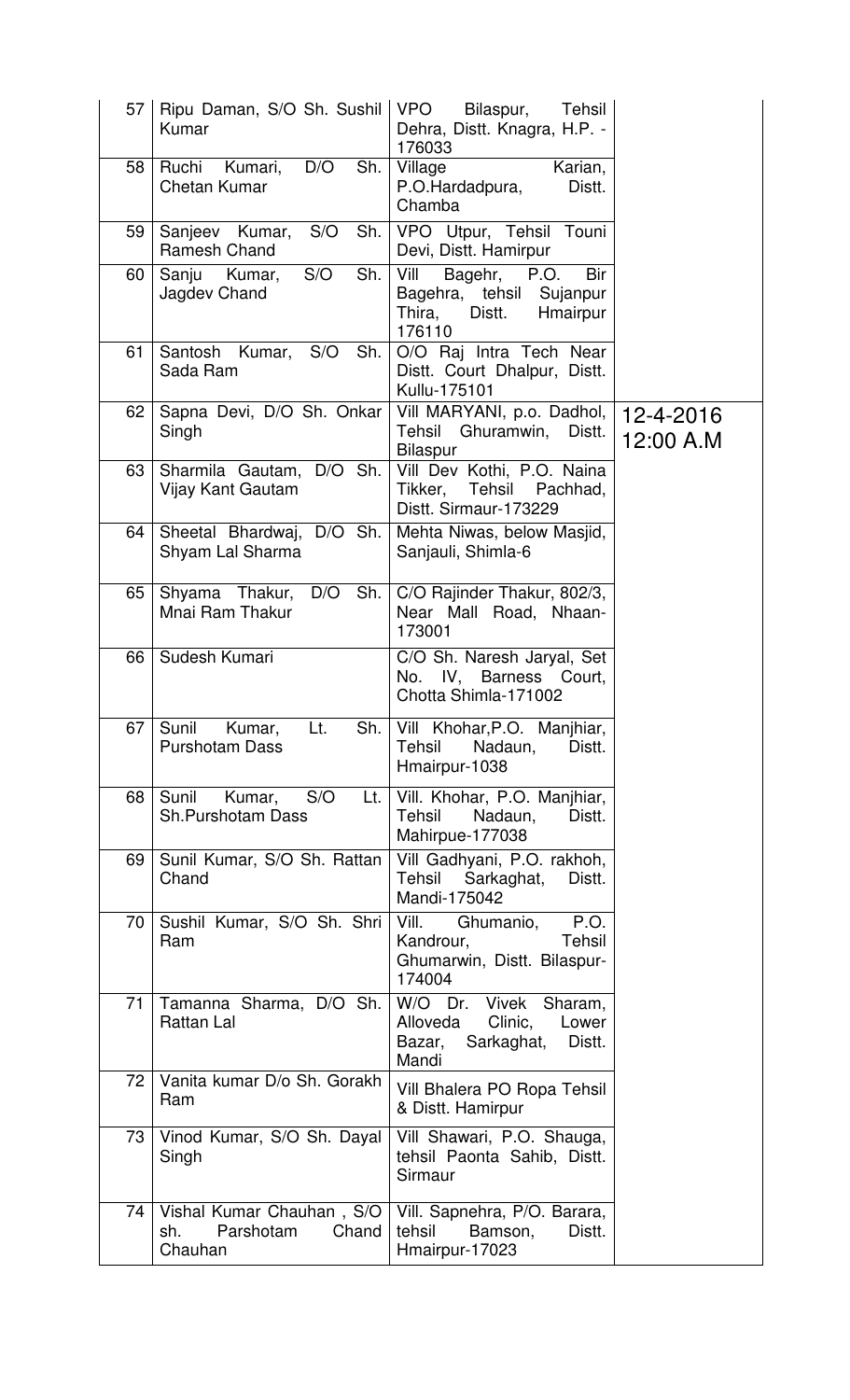The list of Eligible Candidates for interview of the Post of <u>Distt. Coordinating Assistant (ASHA)</u> (Code-105)

| Sr.<br>No. | Name                                              | Address                                                                                                                    | Date time of<br>Interview |
|------------|---------------------------------------------------|----------------------------------------------------------------------------------------------------------------------------|---------------------------|
| 1.         | Abhilasha Gautam<br>D/O Ashwani Kumar             | Vill Sarahan Teshil Pachhad Distt Sirmour<br>173024                                                                        | 18.04.2016<br>9 AM        |
| 2.         | Abhishek Sharma<br>S/o Sh. Rakesh Sharma          | Himachal Khadi Ashram, Green Field, Lakkar<br>Bazar, Shimla-1                                                              |                           |
| 3.         | Ajay Kumar<br>S/o sh. Madan Lal                   | Vill Chucuwal, PO & Tehsil Nalagarh, Distt.<br>Solan-174101                                                                |                           |
| 4.         | Ajit Paul Singh<br>S/o Sh. Kamlesh Chander        | Sub<br>VPO-Katholi,<br>Tehsil-Nagrota<br>surian, Distt. Kangra. H.P. 176027                                                |                           |
| 5.         | <b>Akhil Prasher</b><br>S/o Sh.Pawan Kumar Sharma | Shop<br>No.15/2, Kailash<br>Chotta<br>Diary<br>Shimla.Distt.Shimla                                                         |                           |
| 6.         | Akriti<br>D/o Sh. Ajay Kumar                      | Boundary Building Qut. No. 2, Near Aurvedic<br>Hospital Chhota Shimla-2                                                    |                           |
| 7.         | Alpana Gautam<br>D/o Sh. Subhash Chand            | H. No. 02, W. No.-10, Ram Nagar, Hamirpur<br>Distt. Hamirpur                                                               |                           |
| 8.         | Amit Gupta<br>S/o Late Sh. M.L. Gupta             | MIG-51, Phase-I, Housing Board Colony,<br>Saproon, Solan-173211                                                            |                           |
| 9.         | Amit Jaswal<br>C/o Harnaam Singh                  | Shaligram Building, Mashobra Road, Dhalli,<br>Shimla-12                                                                    |                           |
| 10.        | Amit Kumar<br>S/o Sh. Laik Ram                    | House No. 100, Dharam Niwas, Kaithu,<br>Annadale, Shimla-3                                                                 |                           |
| 11.        | Anchal Saini<br>D/O Sh Roop Lal                   | Vill Rampur P/O & Tehsil Una<br>Distt Una<br>174303                                                                        |                           |
| 12.        | Anil Kumar<br>S/O Amin Chand                      | VPO Thathwani Teshil Bhoranj Distt Hamirpur<br>177501                                                                      |                           |
| 13.        | Anil Kumar<br>S/o Sh. Puran Chand                 | VPO Kotlu, Tehsil Jaisinghpur, Distt. Kangra                                                                               |                           |
| 14.        | Anjana Kumari                                     | Vill.Lakhan Kothi (Kunkar) PO Ropri, Tehsil                                                                                |                           |
| 15.        | D/o Sh. Sohan Singh<br>Anjna Kumari               | Sarkaghat, Distt. Mandi<br>Vill. Nau, PO Aut, Tehsil Aut, Distt. Mandi -                                                   |                           |
| 16.        | D/o Sh. Narender Kumar<br>Anju Rana               | 175121<br>C/O Hari Om Bhawan Comly Bank Shimla Distt                                                                       |                           |
| 17.        | D/O RG Rana<br>Ankur                              | Shimla 171003<br>Vill. State godam, PO Yol Cantt, Tehsil D/                                                                |                           |
| 18.        | S/o Sh. Trilok Chand<br>Ankush                    | Shala, Distt. Kangra<br>VPO & Tehsil Haroli, Distt. Una                                                                    |                           |
| 19.        | S/o Sh. Vijay Kumar<br>Anu Kaushal                | PO Hurdaspur, Tehsil& Distt. Chamba                                                                                        |                           |
| 20.        | D/o Sh. Jullkhri<br>Arpna<br>D/o Sh. Vir Singh    | Vill Hulga, PO & Tehsil theog, Distt. Shimla<br>171201                                                                     |                           |
| 21.        | Arpna Kumari<br>D/o Sh. Maan Dass.                | Sh.Pankaj<br>Shyam, C/o<br>Mohindra<br>$W$ /0<br>Niwas, Lower<br>Cemetery<br>Sanjauli<br>road<br>,Distt.Shimla H.P. 171006 |                           |
| 22.        | Arti<br>D/o sh. Prem Chand                        | Vill Bir, PO Bir Bagehra, Tehsil Sujanpur, Distt.<br>Hamirpur -1766110                                                     |                           |
| 23.        | Arun Kumar<br>S/o Sh. Rattaan Singh               | Vill Dhwali, PO Churadh, Tehsil Sunder nagar,<br>Distt. Mandi                                                              |                           |
| 24.        | Arun Kumar<br>S/o Sh. Gian Dutt.                  | S/o Sh. Gian Dutt .Vaill. Kot Dhabur, PO-<br>Dinger-Kinnerr, Tehsil - Pachhad, Distt. Sirmour<br>H.P. 173001               |                           |
| 25.        | <b>Arvind Pandey</b><br>S/o Sh. Jodh Ram Panday   | C/o Hemraj Randey, First flighy Coures Khalini,<br>Shimla 171002                                                           |                           |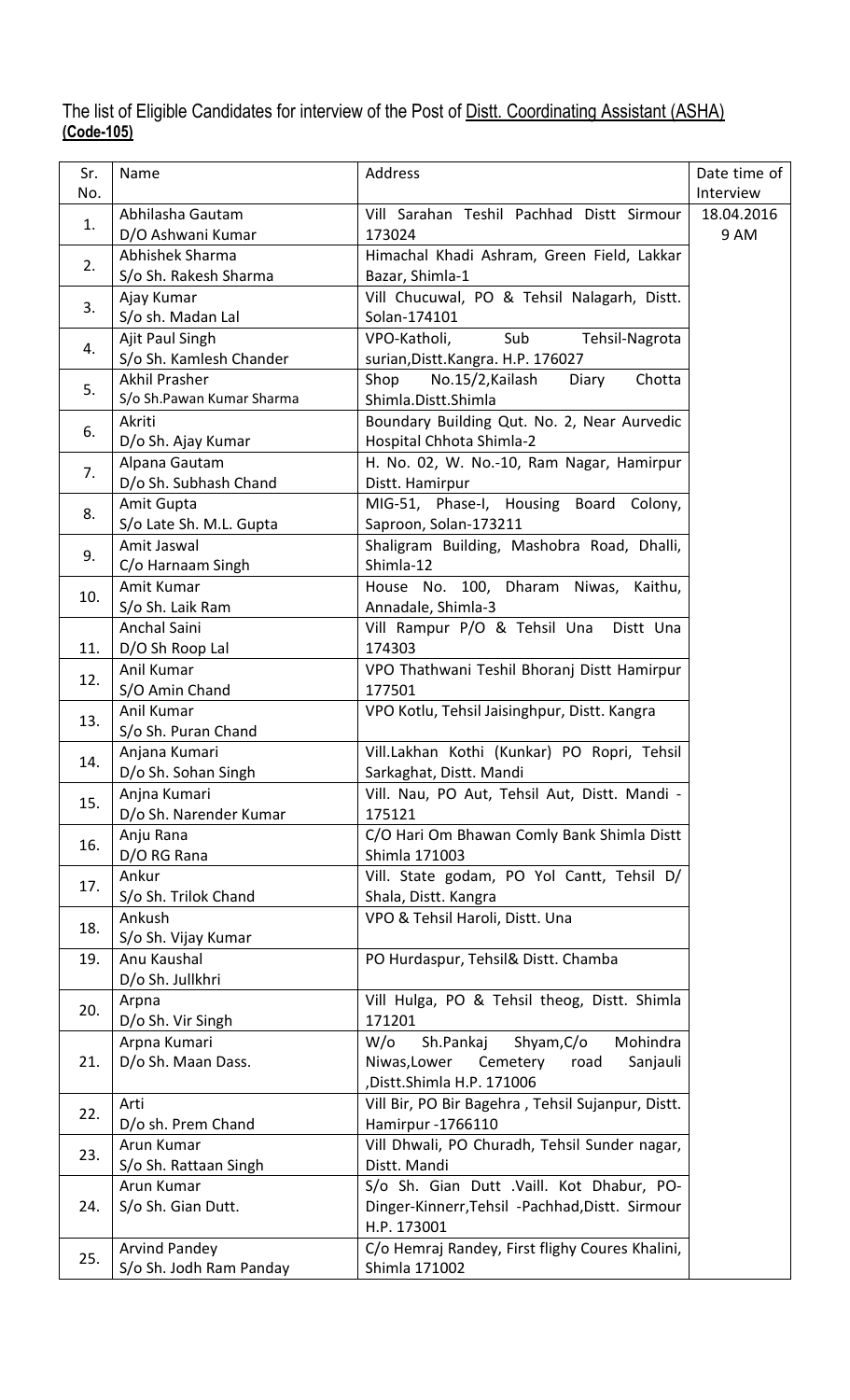| 26. | Ashok Kumar                              | Vill Faruti P/O Khothi Teshil Anni Distt Kullu                           |              |
|-----|------------------------------------------|--------------------------------------------------------------------------|--------------|
|     | S/Osh Chat Ram                           | 172026                                                                   |              |
| 27. | Ashwani Kumar                            | Kukhera, PO-Harot, Tehsil<br>Vill.                                       |              |
|     | S/o Sh. Jaisi Ram.                       | Bangana, Distt. Una H.P. 174307                                          |              |
| 28. | Atul                                     | Vill. Chulla, PO Sarahan, Tehsil & Distt.                                |              |
|     | S/o Sh. Devi Singh                       | Chamba - 176314                                                          |              |
| 29. | <b>Babita Devi</b>                       | H. No. 230/9, Kumhar Gali, Nahan, Distt.                                 |              |
|     | D/o Late Sh. Jagat Ram                   | Sirmaur                                                                  |              |
|     | <b>Bal Krishan</b>                       | C/o U Care Services SCO-16 Housing Board                                 |              |
| 30. | S/o Sh. Amar Chand                       | Complex Beasa More Kullu, Tehsil & Distt.<br>Kullu                       |              |
|     | Balwant                                  | C/o Chaman thakur, Vill Shangti, Near Shiv                               |              |
| 31. | S/o Sh. Tej Singh                        | Temple, PO Chaily, (Summer Hill) Shimla-5                                |              |
|     | Bhavneshwari Devi                        | VPO Barswan Tehsil, Balh, Distt. Mandi-                                  |              |
| 32. | D/o Sh. Girja Nand                       | 175036                                                                   |              |
|     | <b>Bhrigu Sharma</b>                     | I-4, Housing Board Colony, Strawberry Hillys,                            |              |
| 33. | S/o Sh. Ramesh Chander Sharma            | Chotta Shimla, -2                                                        |              |
|     | <b>Bhupesh Sharma</b>                    | Vill. Bhujpur, PO Bhojpur, Tehsil Sunder Nagar,                          |              |
| 34. | S/o sh. Shyam Lal sharma                 | Distt. Mandi                                                             |              |
|     | <b>Bhuvnesh kumar</b>                    | Vill binu P/O Sadhupul Teshil Kandaghat Distt                            |              |
| 35. | S/O Jai Lal                              | Solan 173215                                                             |              |
| 36. | Chandra                                  | Road<br>49-A,<br>Sector-2, Main<br>New-                                  | 18.04.2016   |
|     | D/o Sh.Chint Ram Sharma                  | Shimla, Distt. Shimla. H.P. 171009                                       | <b>12 PM</b> |
| 37. | Chandresh Kumari                         | VPO Chandi, - Lorog, Tehsil & Disttt. Chamba                             |              |
|     | D/o Sh. Joginder Prasad                  |                                                                          |              |
| 38. | Chovinder Kumar                          | Vill. Khunas, PO Jachh, Tehsil Chachyot, Disttt.                         |              |
|     | S/o sh. Bhup Singh                       | Mandi-175039s                                                            |              |
| 39. | Damyanti Devi                            | Village Chwaki, PO Naggar, Tehsil & Distt.                               |              |
|     | D/o Sh. Fateh Chand Soni<br>Deepak Kumar | Kullu-175130<br>Vill. Kuneran Tehsil Amb, Distt. Una -177219             |              |
| 40. | S/o Sh. Raj Kumar                        |                                                                          |              |
|     | Deepak Kumar                             | Vill.<br>Tehsil-<br>Surla,<br>Nahan, Distt.                              |              |
| 41. | S/o Sh.Gian Chand.                       | Sirmour.H.P.173001                                                       |              |
|     | Deepika                                  | Shop No. 22, Gang Bazar Shimla-1                                         |              |
| 42. | D/o Late Sh. Prakesh Chand               |                                                                          |              |
|     | Dharam Singh                             | Vill.VPO-Khawangi, Tehsil- Kalpa, Distt. Kinnaur.                        |              |
| 43. | S/o Sh. Sukh Lal                         | H.P.172107                                                               |              |
| 44. | Dimple Kumari                            | Thakur Niwas VPO Figgal teshil Nalagarh Distt                            |              |
|     | D/O Ram Lal                              | Solan 173218                                                             |              |
| 45. | Dinesh Kumar                             | Vill. Dharail, PO Batholong, Tehsil Arki, Distt.                         |              |
|     | S/o Late. Sh. Jeet Ram                   | Solan                                                                    |              |
| 46. | Diwan Chand                              | Vill Garh, PO Gharoh, Tehsil Dharamshala,                                |              |
|     | S/o Sh. Bhudi Singh                      | Distt. Kangra-176215                                                     |              |
| 47. | Ekta Joshi                               | Opp. Police Station Shama Niwas P/O Kotla                                |              |
|     | D/O Sh Vinod Kumar Joshi                 | Nala Rajgarh Road Solan Distt Solan 173212                               |              |
| 48. | Gaurav Gangta<br>S/o Sh. Rajesh Gangta.  | Vill.Kakfmu,<br>PO-Chalnair, Tehsil-Kitkhai,<br>Distt.Shimla H.P. 171202 |              |
|     | Gautam Sain                              | C/o Sarva Computer Jhakri, Tehsil Rampur,                                |              |
| 49. | S/o Sh. Hari Dass                        | Distt. Shimla                                                            |              |
|     | <b>Geetu Mittal</b>                      | VPO Sarahan, Tehsil Pachhad, Distt. Sirmaur -                            |              |
| 50. | D/O Late Sh. Naresh Chand Garg           | 173024                                                                   |              |
|     | Govind Ram                               | S/o Sh.Bodh Raj Vill. Derhal, PO-Paura Kothi                             |              |
| 51. | S/o Sh.Bodh Raj                          | ,Tehsil-Sunder-nagar,Distt.Mandi H.P.175031                              |              |
| 52. | Gulab Singh                              | C/o Govt.Sr.Sec.School Reckong Peo.Distt.                                |              |
|     | S/o Sh. Ram Krishan                      | Kinnaur H.P. 172107                                                      |              |
| 53. | Hardev Thakur                            | VPO Dughilag, Tehsil & Distt. Kullu-175102                               |              |
|     | Sh. Shiv Ram Thakur                      |                                                                          |              |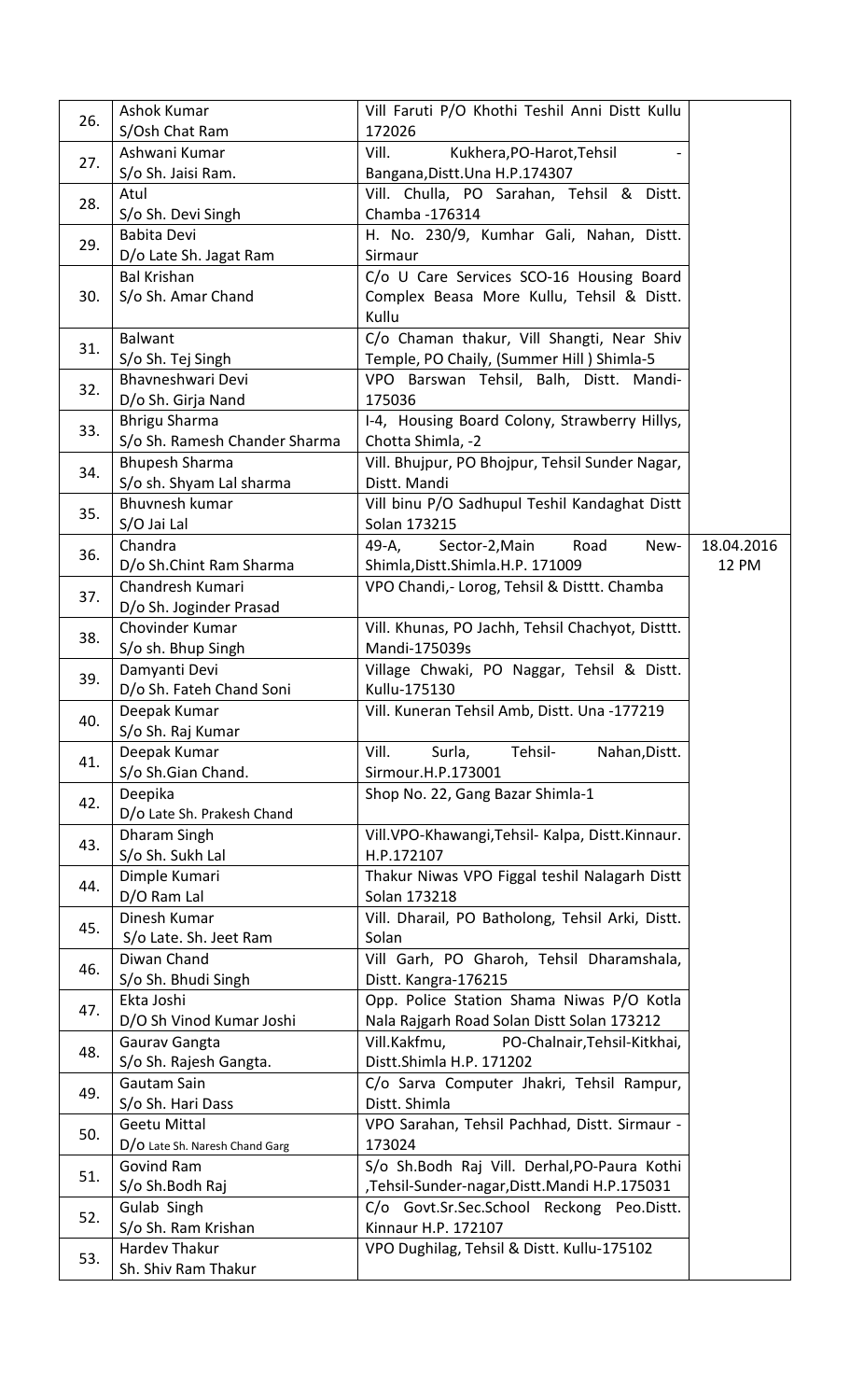| 54. | Hemant Kumar                  | Sh. Jiya Ram, Vill. On Khadri, PO Panjahal,     |            |
|-----|-------------------------------|-------------------------------------------------|------------|
|     | Sh. Shiv Ram Thakur           | Tehsil Nahan, Distt. Sirmaur                    |            |
| 55. | <b>Hitender Singh</b>         | VPO Soral, Distt. & Tehsil Chamba-176310        |            |
|     | S/o Sh. Narayan Singh         |                                                 |            |
| 56. | <b>Hitesh Sirkeck</b>         | Sirkeck Lodge, Near Cemetery Gate, Sanjauli,    |            |
|     | S/o Sh. H.D. Sirkeck          | Shimla-6                                        |            |
| 57. | <b>Inder Dev</b>              | Vill. Salyani, PO Bhaderwar, Tehsil Sarkaghat,  |            |
|     | S/o Sh. Brij Lal              | Distt. Mandi                                    |            |
| 58. | Ishu                          | Dr. Colony Type No. -1, Set -8, Parimahal,      |            |
|     | D/o sh. Charan Das            | Kasumpti Shimla-9                               |            |
| 59. | Janita Rana                   | Thakur Niwas Vill Badesh AGPO Shimla-3          |            |
|     | D/O Uggar Singh               | 171003                                          |            |
|     | Jayant Khanna                 | Nirmal Niwas, Near old P-O-Sanjauli, Distt.     |            |
| 60. | S/o Sh. S.L.Khanna            | Shimla H.P.171006                               |            |
|     | Kamakshi Chauhan              | General Store Below Govt PG Collage Rajgarh     |            |
| 61. | D/o Sh Tapender Singh Chauhan | Road Solan Distt Solan 173212                   |            |
|     | Kamlesh Kumar                 | Vill.& Po -Galma, Tehsil- Balh Narchowk, Distt. |            |
| 62. | S/o Sh. Inder Singh Thakur    | Mandi.H.P.175008                                |            |
|     | Kanika                        | Vill. Aima, PO & Tehsil Palampur, Distt. Kangra |            |
| 63. | D/o Sh. Satish Kumar          |                                                 |            |
|     | Kapil Dev Sharma              | PWD Colony, Lower Sham Nagar, Opp-PWD           |            |
| 64. | S/o Sh. Hans Raj Sharma       | Workshop, Dharmshala, Distt. Kangra             |            |
|     | Khem Chand                    | Vill. Bari, PO Gumanu, Tehsil Sadar, Distt.     |            |
| 65. | S/o Sh. Daulat Ram            | Mandi                                           |            |
|     | Kiran Bala                    | Bhagat Ram, Vill. Dhar, PO-Dinger<br>Sh.<br>D/O |            |
| 66. | D/o Sh. Bhagat Ram            | Kinnaur, Tehsil-Pachhad,<br>Distt-Sirmour       |            |
|     |                               | H.P.173001                                      |            |
|     | Kirpa Ram                     | Block No. 30, Set. No. 18, US Club, Shimla-1    |            |
| 67. | S/o Sh. Kanthi Ram Sharma     |                                                 |            |
|     | Krishan Lal                   | C/o Sh.Anil Gour, Vill. Dobhi, PO-Puid, Distt.  |            |
| 68. | S/o Sh. Jai Dass              | Kullu. H.P.175101                               |            |
| 69. | Kritika Sharma                | H.No 196/1 jawahar Nagar Teshil Sadar Distt     |            |
|     | D/O Kishori Lal               | Mandi 175001                                    |            |
| 70. | Kshma Devi                    | O/O Chief Electoral officer Block 38 SDA        |            |
|     | D/O Inder Ram Sharma          | Kusmpti Shimla -9 171009                        |            |
| 71. | Kumari Ranisha                | C/o CMO Office Chamba, Distt. Chamba -          | 19.04.2016 |
|     | D/o Sh. Ashwani Kumar         | 176310                                          | 9 AM       |
|     | <b>Kushum Thakur</b>          | D/o Sh. Kahan Singh .Vill. Khilra, PO-          |            |
| 72. | D/o Sh. Kahan Singh           | Meramesit,<br>Tehsil-Sunder                     |            |
|     |                               | Nagar, Distt. Mandi. H.P. 175036                |            |
| 73. | Leena                         | W/o Sh. Rajeev Gupta, Vill. Karian PO-          |            |
|     | D/o Sh. Dharam Pal            | Hardaspura, Tehsil-Chamba H.P. 176318           |            |
| 74. | Lilla vati Thakur             | Vill. Nehra, PO Rajhana, Tehsil Shimla, Distt.  |            |
|     | D/o sh. Puran Chand           | Shimla                                          |            |
| 75. | Madhvi                        | Vill. Seobagh, PO Seobagh, Tehsil Kullu Distt.  |            |
|     | D/o Sh. Balbir Dogra          | Kullu                                           |            |
| 76. | Maninder Kumar                | Vill.<br>Charara, Tehsil-<br>Bangana,           |            |
|     | S/o Sh.Vijay Kumar            | Distt.Una.H.P.174307                            |            |
| 77. | Manish Kumar                  | Vill Tikkri, PO Panjgain, Tehsil Sadar, Distt.  |            |
|     | S/o sh. Kuldeep Chand         | Bilaspur                                        |            |
| 78. | Manish Thakur                 | Ward No. 2, House No. 431, NP Chowari, PO &     |            |
|     | S/o Sh. Chamel Singh Thakur   | Tehsil Chowari, Distt. Shimla                   |            |
| 79. | Manisha Prasher               | No.15/2, Kailash<br>Shop<br>Chotta<br>Diary     |            |
|     | D/oSh.Satya Dev Sharma        | Shimla.Distt.Shimla. H.P.171009                 |            |
| 80. | Manjeet Kaur                  | VPO Kotla Kalan Lower, Distt. Una -174303       |            |
|     | D/o Sh. Madan Lal             |                                                 |            |
| 81. | Manju                         | Vill Purli P/O Kakkar Teshil Tauni Devi distt   |            |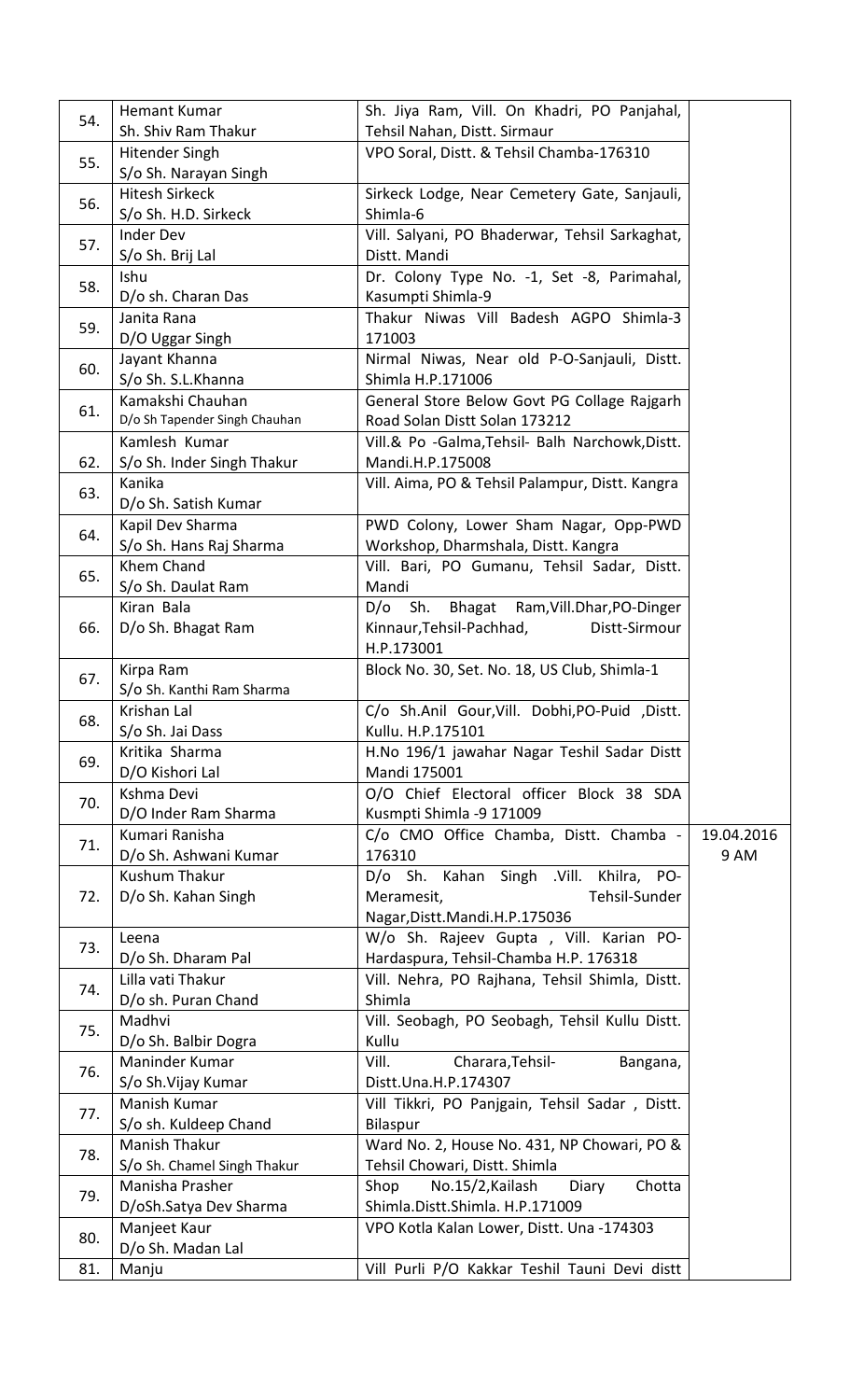|      | D/O Balbir Singh                     | Hamirpur 177028                                                                             |            |
|------|--------------------------------------|---------------------------------------------------------------------------------------------|------------|
|      | Manju Lata                           | D/o Sh. Him Singh H.NO-156.W.NO-4, Matt                                                     |            |
| 82.  | D/o Sh. Him Singh                    | Sultanpur Kullu H.P.175101                                                                  |            |
|      | Manju Thakur,                        | C/o Babita Pul ET DC Near HFCL Chambaghat                                                   |            |
| 83.  | D/o Late Sh.Inder Singh              | Solan, Distt.Solan H.p.173213                                                               |            |
|      | Menka Negi                           | C/o thakujr Niwas, New Flower Dail, Chotta                                                  |            |
| 84.  | D/o Sh. Vimal Chander Negi           | Shimla-2                                                                                    |            |
|      | Minakshi Sharma                      | Vill Douhar, PO Ranikotla, Tehsil Sadar Distt.                                              |            |
| 85.  | D/o sh. Jagannath Sharma             | Bilaspur                                                                                    |            |
|      | Mitu Kumari                          | $W$ /o<br><b>VPO</b><br>Sh.<br>Vikesh.<br>-Zar, Tehsil-                                     |            |
| 86.  | D/o Sh. Mohan Lal                    | Kumarsain, Distt. Shimla. H.P. 172029                                                       |            |
|      | Monika                               | HP -                                                                                        |            |
| 87.  | D/o Sh. Janak Chand Katoch           | State Biodiversity Board,<br>Paryavaran<br>Bhawan US Club, Shimla-1                         |            |
|      | Monika Sharma                        | Sh.Brij<br>Bhawan,2                                                                         |            |
| 88.  |                                      | D/O<br>Lal,<br>Satyam                                                                       |            |
|      | D/o Sh.Brij Lal.<br>Monu             | Floor, Talland, Distt. Shimla H.P.171001<br>D/o Sh. Munshi Ram Vill.Sakoh, PO-Tihar,Tehsil- |            |
| 89.  |                                      | Sarkaghat, Distt-Mandi H.P. 175026                                                          |            |
|      | D/o Sh. Munshi Ram<br>Mukesh Kumar   |                                                                                             |            |
| 90.  |                                      | VPO Nither, Tehsil Nirmand Distt. Kullu -                                                   |            |
|      | S/o Sh. Vinod Kumar                  | 172033                                                                                      |            |
| 91.  | Mukesh Kumar                         | EWS-3, Housing Board Colony, Jakhoo Shimla-                                                 |            |
|      | S/o Sh. Atru Ram                     | 2                                                                                           |            |
| 92.  | Nandni Chouhan                       | W/o Sh. Ishwender Singh Thakur, Mohindra                                                    |            |
|      | D/o Sh. Jag Mohan                    | Cottage, Upper Street, Hahan, Distt. Sirmaur                                                |            |
| 93.  | Narender Singh                       | PO Kalpa Teshil Kalpa Distt Kinnaur 172108                                                  |            |
|      | S/O Badhur jeet                      |                                                                                             |            |
| 94.  | Naresh Kumari                        | 285/5, Ganpati Road, Mandi Town, Distt.                                                     |            |
|      | D/o Sh. Kapoor Singh                 | Mandi -175001                                                                               |            |
|      | Naresh Sharma                        | C/o Sanjeev Kumar, # 128/5, Near New Bus                                                    |            |
| 95.  | S/o Sh. Birender Datt                | Stand, Kutcha Tank, Nahan, Distt. Sirmaur-                                                  |            |
|      |                                      | 173001                                                                                      |            |
| 96.  | Naval Kishor                         | Vill Manihal, PO Deogran, Tehsil Palampur,                                                  |            |
|      | S/o Sh. Sawroopa Nand                | Distt. Kangra - 176061                                                                      |            |
| 97.  | Naveen K. Sharma                     | C/o Pine View Lodge, Sodhana Ghatti, Chotta                                                 |            |
|      | S/o sh. Jagdish Sharma               | Shimla-2s                                                                                   |            |
| 98.  | Neelam Sharma                        | C/o Bittu Ranjabi Dabha Ranghri Manali, Tehsil                                              |            |
|      | D/o Sh. Manoj Sharma                 | Manali, Distt. Kulu-175131                                                                  |            |
| 99.  | Neelo Devi                           | C/o Thakur Singh Negi Romdhari Niwas Below                                                  |            |
|      | Anant Ram                            | Boys Hostel Rajgarh Road Solan                                                              |            |
| 100. | Neeraj Kumar Sharma                  | Vill. Anni, Mr. SDA Mission School Anni Distt.                                              |            |
|      | S/o Sh. Puran Chand Sharma           | Kullu -                                                                                     |            |
| 101. | Neha Katoch                          | Vill Har, PO Nalti, Tehsil & Distt. Hamirpur                                                |            |
|      | D/o Sh. Naresh Katoch                |                                                                                             |            |
| 102. | Neha Sangal                          | W/o Sh. Deepak Bhardwaj, Shiva Niwas,                                                       |            |
|      | D/o Sh. Balraj Sangal                | Narojee Road, KB DharmaShala, Distt. Kangra                                                 |            |
| 103. | Neha Sharma                          | Garden Lodge-B, AG Colony, Vill. Tuti Kandi, PO-                                            |            |
|      | D/o Sh. Vijay Sharma                 | Choda-Madan, Distt. Shimla H.P.171004                                                       |            |
| 104. | Nigesh Sood<br>S/o sh. Mohinder Sood | VPO Bindraban, Tehsil Palampur, Distt. Kangra                                               |            |
|      |                                      |                                                                                             |            |
| 105. | Nisha Kumari                         | VPO Amarpur Tehsil Ghumarwin Distt Bilaspur                                                 |            |
|      | D/O Late Sh Mangal Singh             | Distt Bilaspur 174021                                                                       |            |
| 106. | Nitin Mehta                          | 24-1, Bisht Building Surya Vihar Near Degree                                                | 19.04.2016 |
|      | S/O Sh. Mahinder Singh Mehta         | College, Rajagarh Road Solan-173212                                                         | 12 PM      |
| 107. | Om Parkash                           | S/o Sh. Karam Singh Vill. Nagori, PO-Sach,                                                  |            |
|      | S/o Sh. Karam Singh                  | Tehsil- Chamba, Distt.Chamba H.P.176314                                                     |            |
| 108. | Parveen Kumar                        | Vill. Masoli, Pon Jalpehar, Tehsil Joginder                                                 |            |
|      | Prakesh Chand                        | Nagar, Distt. Mandi                                                                         |            |
| 109. | Parvesh Kumari                       | Vill. Bhadram. P.O. Rajpura Distt. Chamba-                                                  |            |
|      |                                      |                                                                                             |            |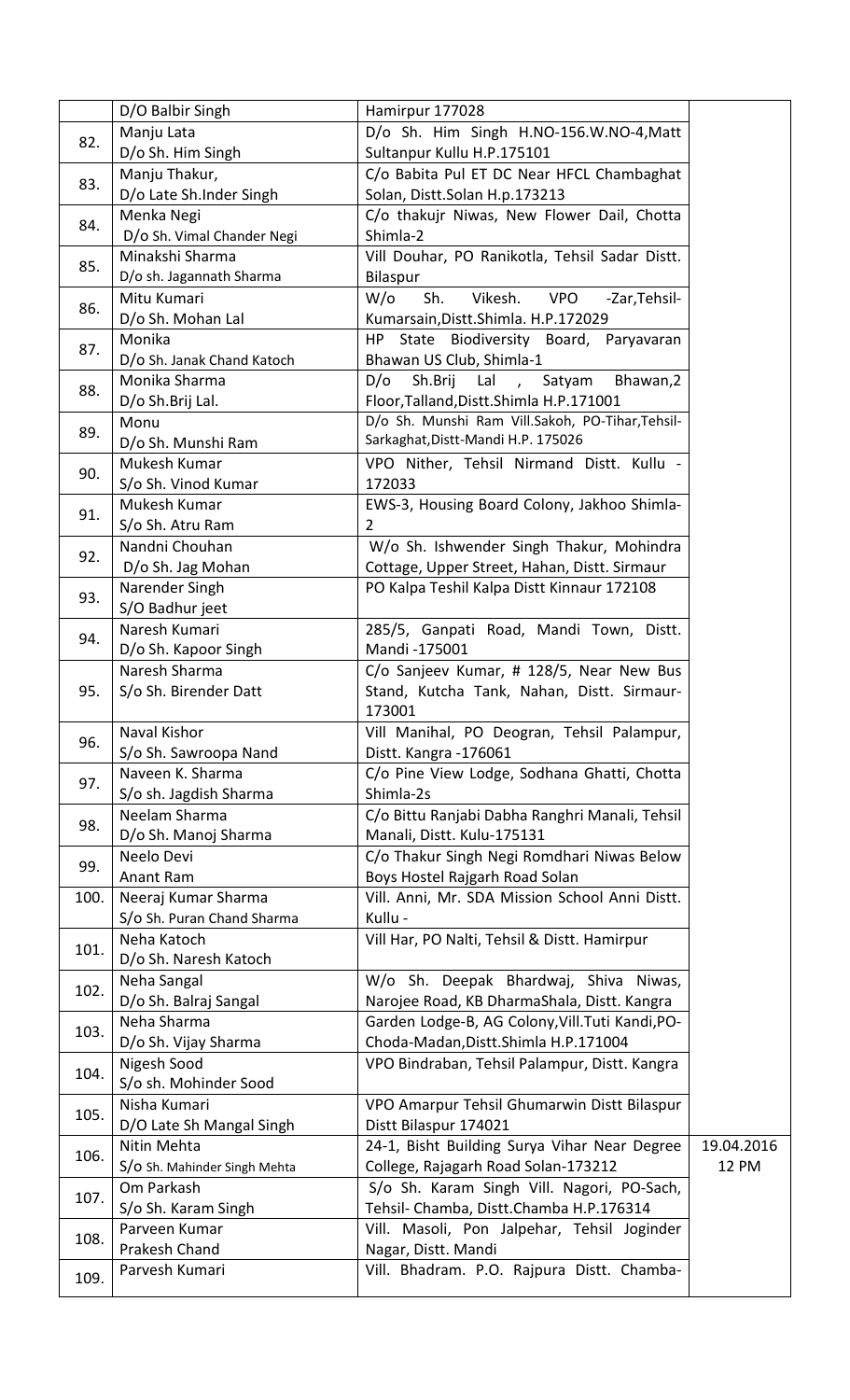|      | D/o Sh. Uttam Singh            | 176310                                           |
|------|--------------------------------|--------------------------------------------------|
|      | Pavinder Kumar                 | Vill. Lutandhi, PO Shacca, Tehsil ?Chachiot,     |
| 110. | Sh. Chander Mani               | Distt. Mandi, HP                                 |
|      | Pooja Kumari                   | D/o Sh. Prakash Chand. W/o Sh.Sanjay Kumar       |
| 111. | D/o Sh. Prakash Chand.         | Balore, PO& Tehisl<br>Vill.<br>-Bhoranj,         |
|      |                                | Distt.Hamirpur                                   |
|      | Pooja Rani                     | Ward No -6 near Dev pal Chowak Hamirpur          |
| 112. | D/O Inder Kumar Puri           | Teshil & Distt Hamirpur 177001                   |
|      | Poonam                         | C/on PS. Thakur, Vill. Pritamnagar, PO &         |
| 113. |                                | Tehsil Shahpur, Distt. Kangra - 176206           |
|      | D/o Sh. Amar Singh             |                                                  |
| 114. | Poonam Kumari                  | VPO Dadhol Teshil Ghumarwin Distt Bilaspur       |
|      | D/O Sh Chuni Lal               | 174021                                           |
| 115. | Poonam Thakur                  | H.No 239 ward no 8 Tehsil Hamirpur Distt         |
|      | D/O Om Prakash                 | Hamirpur 177001                                  |
| 116. | Prakash Chand                  | Vill Chamba P/O Jambla Teshil Sunder Nagar       |
|      | S/O Sh Brahmu Ram              | Distt. Mandi 175030                              |
| 117. | Preeti                         | D/o Sh. Muni Lal V.P.O. Shoghi Near Railway      |
|      | D/o Sh. Muni Lal               | station, Tehsil & Distt. Shimla. H.P.171219      |
|      | Preeti Kanwar                  | Set. No. 01, Type-02, IIWBR, Flowerdale,         |
| 118. | D/o Sh. Baldev Singh Kanwar    | Chotta Shimla-2                                  |
|      |                                |                                                  |
|      | Prem Chand Kalta               | Gahan, PO-Kamlanagar<br>Niwas,<br>Vill.<br>Jay   |
| 119. | S/o Sh. Jai Chand              | Sanjauli, Distt. Shimla H.P.171006               |
|      | Prinkya Gautam                 | Prinkya Gautam Kuttir, Jauna Ji Road Solan -     |
| 120. | D/o Sh. Joginder Singh         | 1732212                                          |
|      | Prithvi Raj                    | Vill Shgli, PO Todsa, Tehsil Chirgaon, Distt.    |
| 121. | S/o Sh. Sunder Singh           | Shimla-171214                                    |
|      | Punam Sharma                   |                                                  |
| 122  |                                | Sharma Niwas Vijay Nagar, Near BCS Shimla-9      |
|      | D/o Sh. Gobind Sharma          |                                                  |
| 123. | Radha Verma                    | Vill Dhraman, PO Sach, Tehsil & Distt. Chamba    |
|      | D/o Sh. Darshan Kumar          |                                                  |
| 124. | Raj Kumar                      | C/o Prem Niwas Bakhrai, Malyana-171006           |
|      | S/o Late Sh. Zulfi Ram         |                                                  |
| 125. | Raj Kumari                     | C/o Sh. Ramesh Bhaluni, Data Entry Operator,     |
|      | D/o Sh. Chhering Gialu         | O/o Chief Midical Officer, Kinnaur               |
|      | Rajan Singh Baidwan            | Royal Hotal 1/21 , Nabha Shimla Distt Shimla     |
| 126. | S/O Ranbir Singh Baidwan Singh | 171004                                           |
|      | Rajesh Chauhan                 | Gopi Niwas Anji, Vikas Nagar, PO-Kasumpti,       |
| 127. | S/o Sh.Gopi Chand              | Distt.Shimla H.P.171009                          |
|      | Rajesh Kumar                   | C/O Day Care Center RED Crdss Society Hanogi     |
| 128. | S/O Sh Surender Kumar          | Sarai, Near Govt. Hospital Kullu Distt. Kullu    |
|      |                                | 171501                                           |
|      | Rajesh Kumar                   | Vill.<br>Sarotri, Tehsil-Baroh, Distt.<br>Kangra |
| 129. | S/o.Sh. Parma Ram              | H.P.176037                                       |
|      | Rakesh Kumar                   | Vill. Lag, PO Lagmanwin, Tehsil Bhoranj-         |
| 130. |                                |                                                  |
|      | S/o Sh. Gian Chand             | 177118                                           |
| 131. | Rakesh Kumar                   | C/o Barorta Printing Kathi, Chamba, Distt.       |
|      | S/o sh. Subhash Kumar          | Chamba-176310                                    |
| 132. | Raksha Devi                    | Grden vill, Revenue, Colony sirinagar, PO &      |
|      | D/o Sh. Jagdish Chand          | Tehsil, Kandaghat, Distt. Solan -173215          |
| 133. | Raman Shama                    | Vill. Dodan, PO Bharmoti, Tehisl Nadaun, Distt.  |
|      | S/o Sh. Trilok Chand           | Hamirpur-171006                                  |
|      | Ramesh Chand                   | Balmui, PO Hadsar, Tehsil Bhamour, Distt.        |
| 134. | S/o Sh. Munshi Ram             | Chamba                                           |
|      | Ramneet Kaur                   | W/o Sh.Raj Kiran, Vill. Mohalla Dharog, PO-      |
| 135. | D/o Sh. Raj Pal.               | Chamba, Distt. Chamba H.P. 176310                |
|      |                                |                                                  |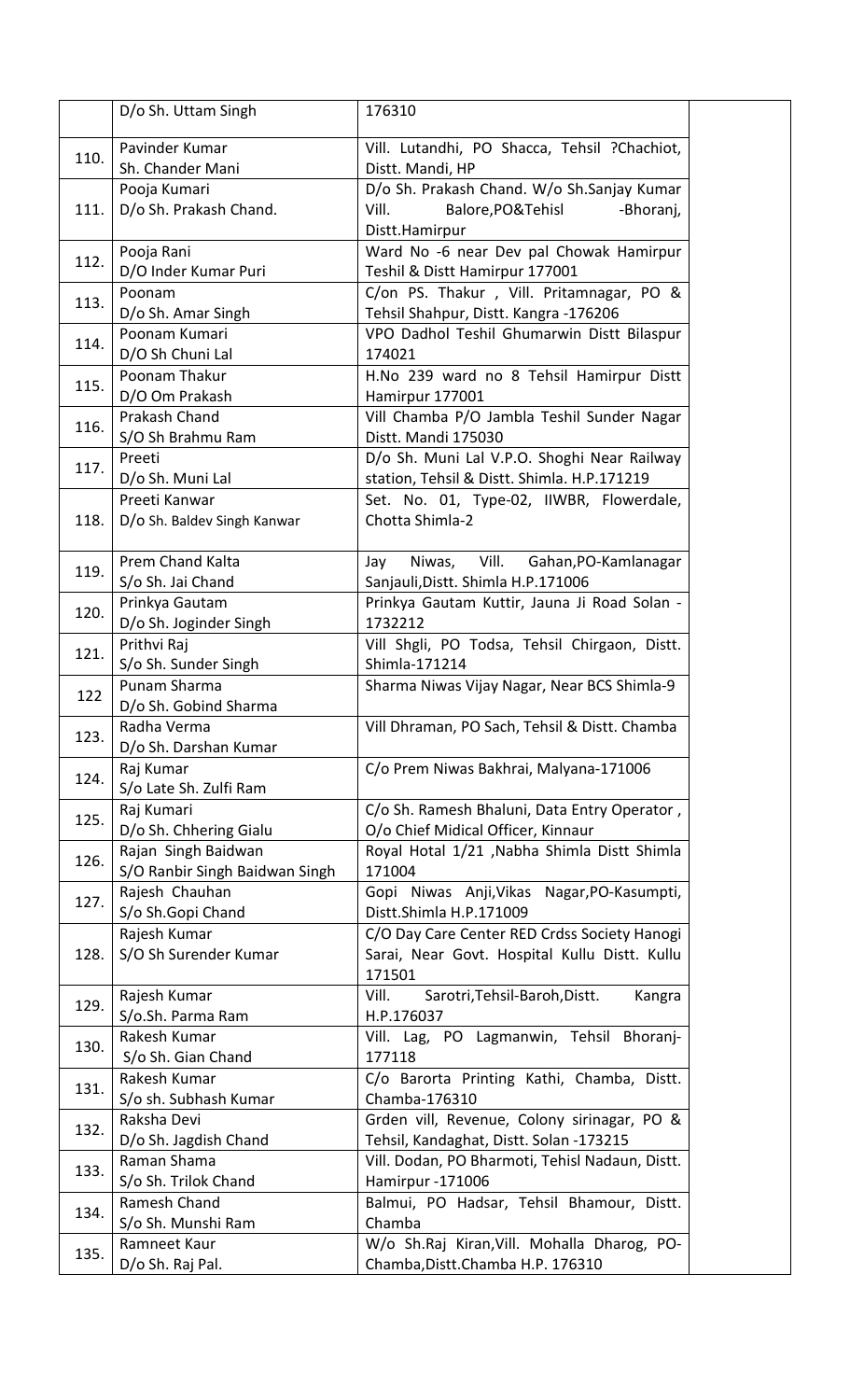| 136. | Ranjana Thakur<br>D/O Sh.Prakash Chand | C/O HPSCSC, Medicina shop, Civel Hospital,<br>Arki Distt. Solan 173208 |            |
|------|----------------------------------------|------------------------------------------------------------------------|------------|
|      | Ranjana Verma                          | Bali Niwas, Near Bal Ashram, Zoo Raod Lower,                           |            |
| 137. | D/o Late Sh. Bali                      | Tutikandi, Shimla-4                                                    |            |
|      | Ravi Kant Verma                        | VPO Mamlija, Tehsil Kandaghat, Distt. Solan                            |            |
| 138. | S/o Sh. Hjari Chand Verma              |                                                                        |            |
|      | Ravi Kumar                             | Vill. Baag, PO Bagdher, Tehsil Dalhousie, Distt.                       |            |
| 139. | S/o sh. Rumal Singh                    | Chamba-176303                                                          |            |
|      | Ravinder Kumar Thakur                  | S/o Late Sh. Jai Singh Thakur. Vill. Sakrain , PO-                     |            |
| 140. | S/o Late Sh. Jai Singh Thakur.         | Tanehar, Tehsil-Sarkaghat, Distt-Mandi.H.P.                            |            |
|      |                                        | 175050                                                                 |            |
|      | Ravinder Singh                         | Vill. Kothi, PO Padhar, Distt. Mandi-175012                            | 20.04.2016 |
| 141. | S/o Sh. Brestu Ram                     |                                                                        | 9 AM       |
|      | Ravinder Singh                         | Vill Nalwari P/O Tehsil Bangana Distt Una                              |            |
| 142. | S/O Kanwar Malkiat Singh               | 174307                                                                 |            |
|      | Reema Puri                             | House No. G-130, ACL Coloney, Vill Darlaghat,                          |            |
| 143. | D/o Sh. Satinder Chona                 | Tehsil Arki, Distt. Solan -171102                                      |            |
|      | Reena Kumari                           | Vill. Gharwasda, PO Office. Chalihli, Tehsil                           |            |
| 144. | D/o Late Sh. Mast Ram                  | Ghumarwin, m Distt. Bilaspur                                           |            |
| 145. | Reena Sharma                           | W/o Sh. Atul Sharma, R/o H. No. 39/11, Tarna                           |            |
|      | D/o Sh. Ramesh Kumar                   | Hill, Mandi Distt. Mandi.                                              |            |
| 146. | Reeta Devi                             | VPO Naura, Tehsil Palampur, Distt. Kangra                              |            |
|      | D/o Sh. Sard Chand                     |                                                                        |            |
| 147. | Reju Kumari                            | Vill. Darera, P.O. Himmer, Tehsil Bamson,                              |            |
|      | Sh. Parkash Chand                      | Touni Devi Distt. Hamirpur -177025                                     |            |
| 148. | Rekha Kumari                           | H. No. 100/2 Roura Sec. No.2, Bilapur                                  |            |
|      | W/o Sh. Ashutosh Sharma                |                                                                        |            |
| 149. | Ripa Devi                              | Vill Dhar, PO Salagra, Tehsil Solan, Distt. Solan-                     |            |
|      | D/o Sh. Daya Ram                       | 173214                                                                 |            |
| 150. | Rishi Chaudhary                        | Vill. Sarwari, PO Dhalpur, Tehsil & Distt. Kullu                       |            |
|      | S/o Sh. Tilak Raj                      |                                                                        |            |
| 151. | Ritika                                 | C/o BS Kanwar TIWBR.RS Flower Dala Chotta                              |            |
|      | D/o Sh. Dinesh Kumar                   | Shimla-2                                                               |            |
| 152. | Ritu Saini                             | Block No. 35-B, Sector -3, Nabha Estate<br>Shimla-171004               |            |
|      | D/o Sh. Achhar Singh<br>Rohini Thakur  | Type-1, Block-6, Set no.4, Forest Colony Khalini                       |            |
| 153. | D/o. Sh. Bhupinder Singh Thakur        | Shimla H.P.171002                                                      |            |
|      | Ruchi Kumari                           | Vill. Karian, PO Hardaspura, Distt. Chamba -                           |            |
| 154. | D/o Sh. Chetan Kumar                   | 176310                                                                 |            |
|      | Saloni Dhir                            | Shivam Kutir Dhir Building Lower Totu, Shimla-                         |            |
| 155. | D/o sh. Ramesh Chander Dhir            | 11                                                                     |            |
|      | Sandeep Kaur                           | VPO Dhaneta, Tehsil Nadaun, Distt. Hamirpur -                          |            |
| 156. | D/o Sh. Bakhshish Singh                | 177041                                                                 |            |
|      | Sangeeta                               | W/o Sh. Swarnim DiwakerC/o SBI Kuluu Main                              |            |
| 157. | D/o Sh. Duni Chand                     | Branch - 175101                                                        |            |
|      | Sanjay Kumar                           | Vill. Bagain, P/O-Bhanera , Tehsil- Karsog, Distt-                     |            |
| 158. | S/o Sh. Baldev Raj                     | Mandi H.P. 175011                                                      |            |
| 159. | Sanjeev Kumar                          | VPO Utpur, Tehsil Tauni Devi, Distt. Hamirpur                          |            |
|      | S/o Sh. Ramesh Chand                   |                                                                        |            |
| 160. | Sanju Kumar                            | Vill.Bagehra, PO-Bir-bagehra, Tehsil-<br>Sujanpur                      |            |
|      | S/o Sh. Jag Dev Chand                  | Tihra, Distt. Hamirpur H.P.176110                                      |            |
| 161. | Santosh Kumar                          | O/o Raj Intra Tech. Negar Distt. Courts,                               |            |
|      | S/o Sh. Sada Ram                       | Dhalpur Kullu, Distt. Kulllu-175101                                    |            |
| 162. | Sapna                                  | Vill Kadog P/O Hinner Teshil. Kandaghat Distt                          |            |
|      | D/O Hari Kishan                        | Solan 173217                                                           |            |
| 163. | Sapna Devi                             | Vill Chugrar, PO Chandpur, Tehsil Sadar, Distt.                        |            |
|      | D/o Sh. Basant Ram                     | Bilaspur-174004                                                        |            |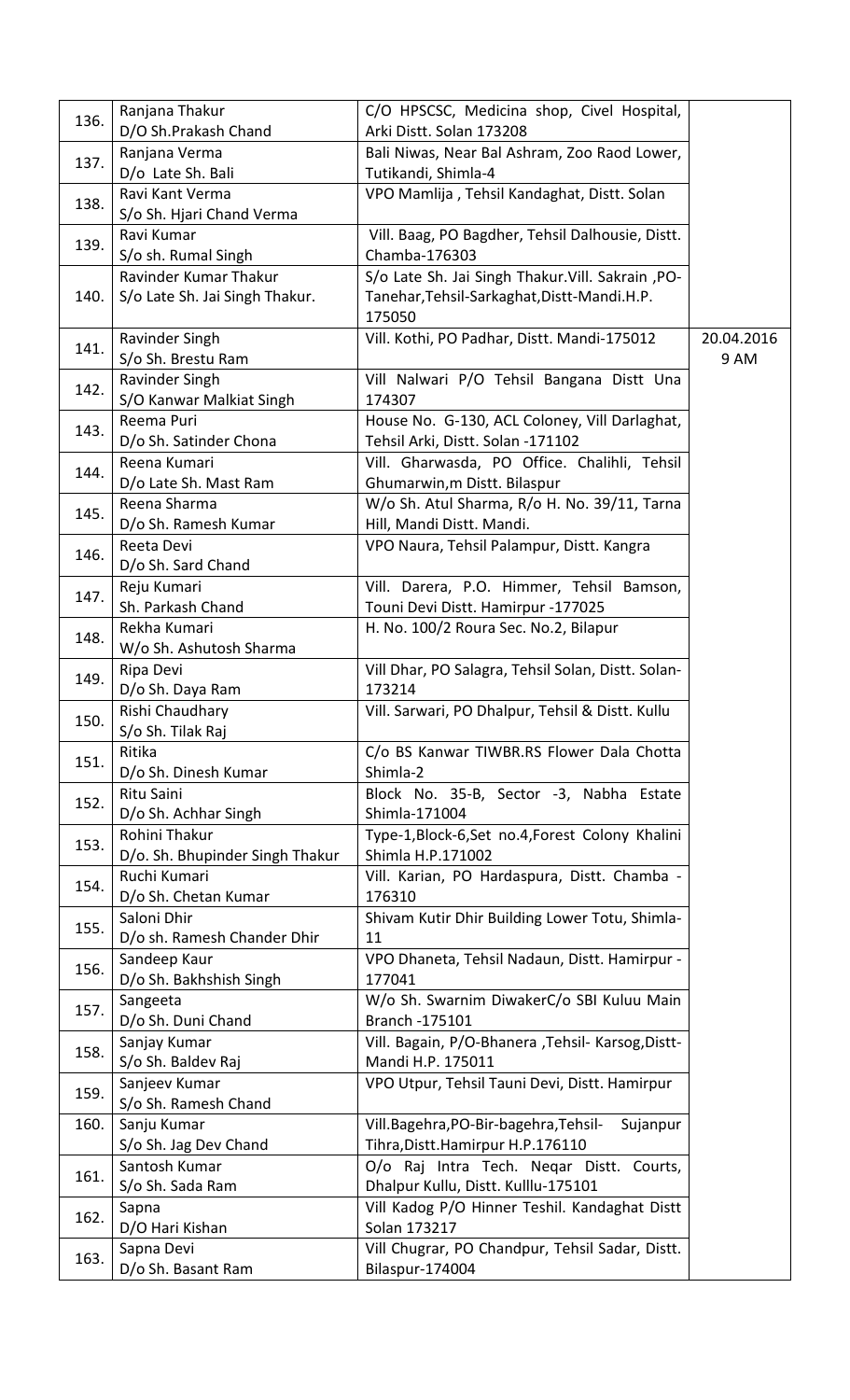| 164. | Sarita kumari                          | VPO Ser Teshil Jhandutta Distt Bilaspur                          |              |
|------|----------------------------------------|------------------------------------------------------------------|--------------|
|      | D/O Sh. Kuldeep Singh<br>Sarwan Kumar  | 174031<br>C/O BMO Tissa Teshil Churah Distt Chamba               |              |
| 165. | S/O Sh Thunu Ram                       | 176316                                                           |              |
|      |                                        |                                                                  |              |
| 166. | Satinder Singh                         | VPO Bhogarwan, Tehisl Indoora, Distt. Kangra<br>$-176401$        |              |
|      | S/o Sh. Surinder Singh<br>Satish Kumar | S/o Sh. Chet Singh , VPO-Dadahu near RVN                         |              |
| 167. |                                        | School, Tehsil- Nahan, Distt. Sirmour H.P. 173022                |              |
|      | S/o Sh. Chet Singh                     |                                                                  |              |
| 168. | Satish Singh                           | VPO Kaharanal, Tehsil baijnath Ditt. Kangra -                    |              |
|      | S/o sh. Sansar Singh                   | 176115                                                           |              |
| 169. | Savita                                 | C/o STSN Shirgul Enterprises, Near Civil                         |              |
|      | D/o Sh. Attar Singh                    | Hospital Rajgarh, Distt. Sirmaur -173101                         |              |
| 170. | Seema Rani                             | VPO & Teshil Sujanpur tirra Distt Hamirpur                       |              |
|      | D/O Vikram Chand                       | 176110                                                           |              |
| 171. | Shanti Kumar                           | Vill.<br>Bandal, PO-Tihra, Tehsil                                |              |
|      | S/o Sh. Jagar Nath.                    | Sarkaghat, Distt. Mandi H.P. 175026                              |              |
| 172. | Shashi Pal                             | Vill. Jarora, PO Dadhol, Teh. Ghumarwin, Distt.                  |              |
|      | S/o Dh. Ratti Ram                      | Bilaspur-174023s                                                 |              |
| 173. | Shiv Bharti                            | $W$ / $\circ$<br>Sh.Chuni<br>Lal.<br>Vill.Kot,PO-Balh-           |              |
|      | D/o Sh.Roop Lal                        | Bihal, Tehsil-Barsar, Distt. Hamirpur. H.P. 176040               |              |
| 174. | Shivani Mishra                         | C/O Sh Rama Kant Mehta vill Barol P/O Dari                       |              |
|      | D/O Ashok Kumar Mishra                 | teshil D/Shala Distt Kangra 176057                               |              |
| 175. | Shubh Lata                             | Vill. Teuri, PO Teuri, Tehsil & Distt. Una-                      |              |
|      | D/o Sh. Ram Pal                        | 174303                                                           |              |
| 176. | Somali Sood                            | Vill. Bundla, PO Nachhir, Tehsil Palampur,                       | 20.04.2016   |
|      | D/o Late Sh. Sushil Sood               | Distt. Kangra                                                    | <b>12 PM</b> |
| 177. | Sonam Negi                             | C/o Karan Newas Near HB Colony Sanjauli                          |              |
|      | D/o Sh. Devkan                         | Shimla-6                                                         |              |
|      | Sudershan Kumar                        | S/o Sh. Mohan Lal Sharma. Mahamaya                               |              |
| 178. | S/o Sh. Mohan Lal Sharma               | Finance, Dev Shakti Kunj North Oak Sanjauli,                     |              |
|      |                                        | Distt.Shimla H.P.171006                                          |              |
| 179. | Suman thakur                           | Vill. Kumala, PO Raghunath pura/ Tehsil Sadar,                   |              |
|      |                                        |                                                                  |              |
|      | D/o Sh. Ram Lal Thakur                 | Distt. Bilaspur                                                  |              |
| 180. | Sumit Rana                             | VPO<br>Ghanetta, Tehsil Palampuer,<br>Distt.                     |              |
|      | D/o Sh. Tilak Raj                      | Kangra-176060                                                    |              |
| 181. | Sunil Kumar                            | Vill. Khohar, PO Manjhiar, Tehsil Nadaun,                        |              |
|      | S/o Sh. Purshotam Dass                 | Distt. Hamirpur -177038                                          |              |
| 182. | Sunil Kumar                            | O/o District Rural Development Agency Near                       |              |
|      | S/o Sh. Shuppa Ram                     | DC Office Nahan Distt. Sirmaur-173001                            |              |
| 183. | Sunil Kumar                            | C/o Vill. Hirapur, PO Auhar, Tehsil Jadutta,                     |              |
|      | S/o Sh. Pratap Singh                   | Distt. Bilaspur                                                  |              |
| 184. | Sunil Kumar                            | Vill.Surhar P/O Suin-Surhar The. Sadar Distt                     |              |
|      | S/O Sh Sita Ram                        | Bilaspur .174033                                                 |              |
| 185. | Sunil Kumar                            | Vill. Gadhyani PO. Rakhoh Tehsil Sarkaghat                       |              |
|      | S/O Sh Rattan Chand                    | Distt Mandi 175042                                               |              |
| 186. | Sunita Devi                            | Village Maher, PO Tandu Tehsil Sadar, Mandi-                     |              |
|      | D/o Sh. Dhanwant Singh                 | 175001                                                           |              |
| 187. | Sunita Devi                            | H. No. G-4, (GAD) Changar Sector, Jhandutta,                     |              |
|      | W/o Anupam Sharma                      | Bilaspur                                                         |              |
|      | Suraksha Sharma                        | W/o Sh. Aseem Rana , H./No-67, Ward No.-                         |              |
| 188. | D/o Sh. Siripal Sharma                 | 10, Bala Behar, Upper Dhalpur Distt. Kullu H.P.                  |              |
|      |                                        | 175101                                                           |              |
| 189. | Surekha Kumari                         | Vill Khaddi, PO Bailli, Tehsil Dalhousie, Distt.                 |              |
|      | D/o Sh. Om Parkash                     | Chamba                                                           |              |
| 190. | Susheel Kumar                          | Vill Bhalat, PO Harsour, Tehsil Barsar, Distt.                   |              |
| 191. | S/o sh. Babu Ram<br>Sushma Devi        | Hamirpur-174305<br>W/o Sh. Manjeet Singh Vill. Rakker PO Putrial |              |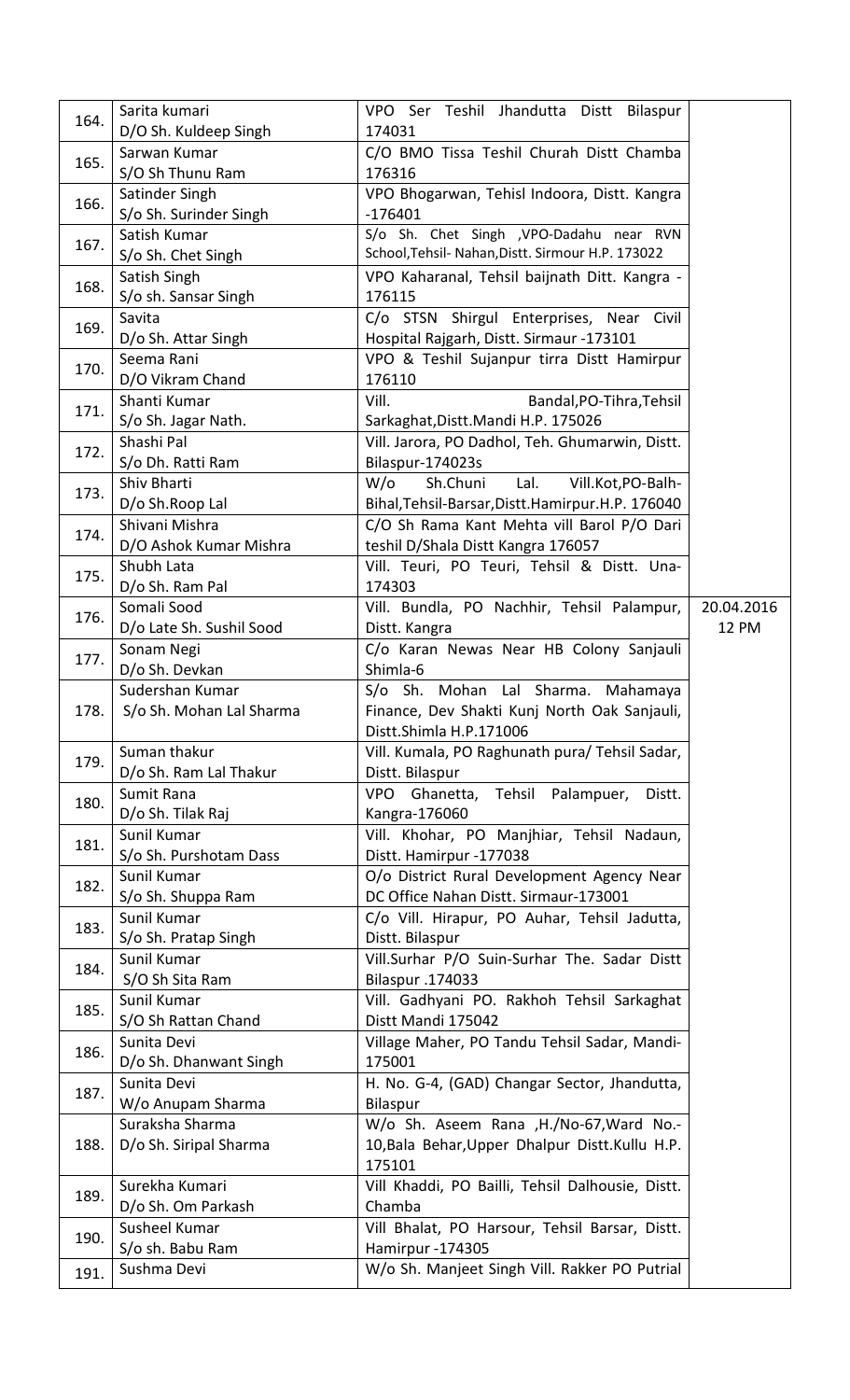|      | D/o Sh. Jai Chand                                                    | Tehsil Nadaun District Hamirpur-177045                                                  |
|------|----------------------------------------------------------------------|-----------------------------------------------------------------------------------------|
| 192. | Sutanjala<br>D/o Sh. Hukam Chand.                                    | V.P.O.Olwa,<br>Tahsil<br>H.P.<br>-Anni, Distt. Kullu<br>172025                          |
| 193. | Sweta Thakur<br>D/o Sh. Dev Raj                                      | House No. 412, Sector -33a, Chandiga                                                    |
| 194. | Tabassum Ansari<br>D/o Sh. Dev Raj                                   | Vill Melion, PO Majra, Tehsil Paonta Sahib,<br>Distt. Sirmaur -173021                   |
| 195. | Tamanna Sharma<br>D/o Sh. Rattan Lal                                 | Alloveda Clinic, Lower Bazzar, Sarkaghat,<br>Distt. Mandi                               |
| 196. | <b>Tarun Sharma</b><br>S/o Sh. Anil Kumar Sharma                     | #336/12, Katcha Tank Nahan, Distt. Sirmaur                                              |
| 197. | Tonesh Kaur<br>D/o Sh. Harbhajan Singh.                              | D/o Sh. Harbhajan Singh. MOH.Jansali, PO-<br>Chamba, Tehsil & Distt. Chamba. H.P.176310 |
| 198. | Trishla Devi<br>D/o Sh. Jwahar Lal                                   | VPO Sainj, Distt. Kullu -175134                                                         |
| 199. | Vanita Devi<br>D/O Sh Sant Ram                                       | Vill Dabrog P/O Sarkaghat Teshil Sarakaghat<br>Distt Mandi 175024                       |
| 200. | Vanita Kumari<br>D/o Sh. Gorakh Ram                                  | Vill. Bhalera, PO Ropa, Tehsil Distt. Hamirpur -<br>177001                              |
| 201. | Vijay Singh<br>S/o sh. Gandhi Ram                                    | Vill. Diyargi. PO Diyargi, Tehsil Balh, Distt.<br>Mandi                                 |
| 202. | Vinay<br>S/o Sh. Rampal Sharma.                                      | Plot<br>No.86, PO-Industrial<br>Area<br>Mehatpur, Distt. Una. 174315                    |
| 203. | Vinita Devi<br>D/o Sh. Raghuvir Singh                                | C/o Vini Thakur I&PH Division Nahan Distt.<br>Sirmaur                                   |
| 204. | <b>Vinod Prakash</b><br>S/o Late Sh. Om Prakash                      | Vill. Jathai, Chego, Theog, Shimla-171209                                               |
| 205. | Vishal Kumar Chauhan<br>Sh.<br>S/O<br>Parshottam<br>Chand<br>Chauhan | Vill. Sapnehar, PO Barara, Tehsil Bamson,<br>Distt. Hamirpur                            |
| 206. | Vishal Saini<br>S/o Sh. Jagdish Chand                                | Vill Karah pura, PO Dhaloon,<br>Tehsil Nagrota Bangwan, Distt. Kangra                   |
| 207. | Yog Raj Ruri<br>S/o Sh. Hem Raj Puri                                 | Mohalla Kharura, PO & Distt. Chamba                                                     |
| 208. | Yogesh Tomer<br>S/o Sh. Jai Kishor                                   | C/o Pant Clinic Hindu Ashram Raod,<br>Near Delhi Gate Nahan -173001                     |
| 209. | Yogi Bhardwaj<br>S/o Late Sh. Jai Kumar Bhardwaj                     | Mohalla bangotu, Palace road Chamba,<br>Distt. Chamba. H.P.176310                       |
| 210. | Yuv Raj<br>S/o Sh. Prem Singh                                        | Vill Nakarwali, PO Shilhnu, Tehsil Chachiot,<br>Distt. Mandi                            |

#### The list of Eligible Candidates for interview of the Post of Accountant. (Code-106)

| Sr.              | Name of Candidates & Father's Name | Address                                                | Date<br>0f |
|------------------|------------------------------------|--------------------------------------------------------|------------|
| No.              |                                    |                                                        | interview  |
| 1.               | Abhay Kumar                        |                                                        | 18.04.2016 |
|                  | S/o Sh. Ashwani Kumar              | Banarsi Dass & sons, Stall No:- 46 Lower Bazar, Shimla | 09.00 AM   |
| 2.               | Aditi Gupta                        | Aradhya Cottage, Opposite K.S.Motors, Ghanahatti-      |            |
|                  | D/o Sh. Naresh Kumar Gupta         | 171011                                                 |            |
| 3.               | Aman Sharma,                       | Set No -9 Kanwar Building Engineghar below Library,    |            |
|                  | S/o Sh. Surinder Sharma            | Sanjauli, Shimla-171006                                |            |
| $\overline{4}$ . | Amar Chand                         |                                                        |            |
|                  | S/o Sh. Prem Singh                 | Vill. Moorang, Tehsil Moorang, District Kinnaur        |            |
| 5 <sub>1</sub>   | Amit Kumar                         | Vill. Darbhial PO Sudhial Tehsil Nadaun, District      |            |
|                  | S/o Sh. Trilok Chand               | Hamirpur-177042                                        |            |
| 6.               | Amit Kumar Sharma                  | Vill. Shakrala PO Kasumpti, Tehsil Shimla, District    |            |
|                  | S/o Sh. Puran dev                  | Shimla-171009                                          |            |
| 7.               | Amit Kumar,                        | Vill.PO Maniyala, Teh. Rakkar, Distt. Kangra-177108    |            |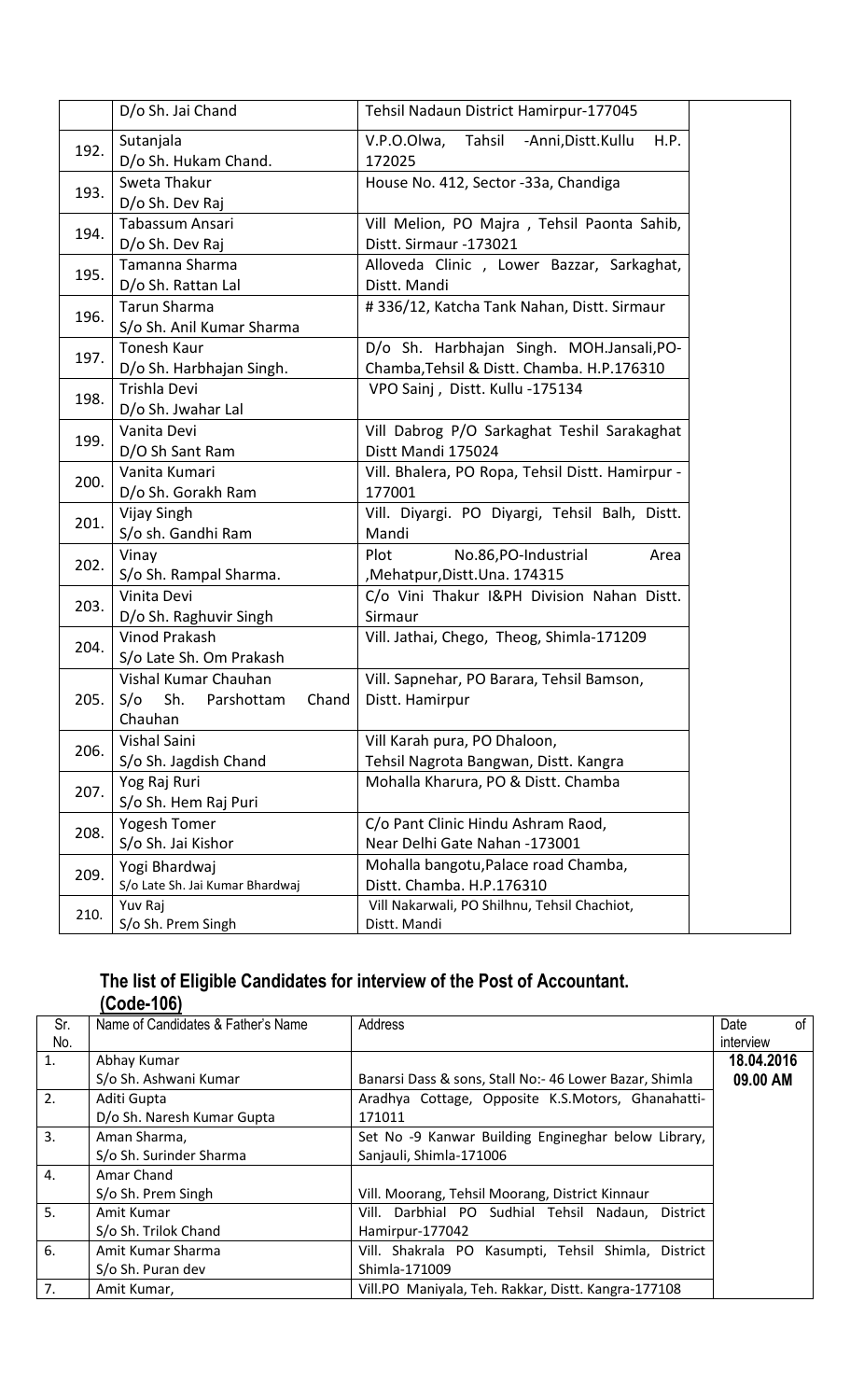|     | S/O Sh. Dharam Pal                                       |                                                                                                     |            |
|-----|----------------------------------------------------------|-----------------------------------------------------------------------------------------------------|------------|
| 8.  | Amit Kumar,                                              |                                                                                                     |            |
|     | S/o Sh. Laik ram                                         | Vill. Kaithu, Annadale, PO Annadale, Shimla-171003                                                  |            |
| 9.  | Amit Sharma                                              | Vill. Sidhori PO Panog Tehsil Shillai, District Sirmaur-                                            |            |
|     | S/o Sh. Mani Ram                                         | 173027                                                                                              |            |
| 10. | Amit Singh,                                              | C/O Shupa Rana, H.No 175/2 W.No-6 Surya Colony,                                                     |            |
| 11. | S/O Sh. Balbir Singh<br>Anchal Chatranta,                | Paonta Sahib, Sirmour-173025                                                                        |            |
|     | D/O Sh. Mohan Singh Chatranta                            | Vill. Thana, PO Mandal, Teh. Jubbal, Distt. Shimla                                                  |            |
| 12. | <b>Anchal Singh</b>                                      | Vill. Nanhoon, PO Proul, Tehsil Nurpur District Kangra-                                             | 18.04.2016 |
|     | S/o Sh. Prem Chand                                       | 176022                                                                                              | 09.00 AM   |
| 13. | Anju Bala,                                               | Anju Bala, D/O Sh. Salig Ram, Vill Baroa, PO Auhar, Teh.                                            |            |
|     | D/O Sh. Shalig Ram                                       | Ghumarwin, Distt. Bilaspur -174024                                                                  |            |
| 14. | Anoop Kumar,                                             |                                                                                                     |            |
|     | S/O Sh. Kartar Singh                                     | VPO Daragran, Teh. Barsar Distt. Hamirpur-176049                                                    |            |
| 15. | Anoop Sharma                                             | Village Larha (Rakkar) PO Galore Tehsil Nadaun, District                                            |            |
|     | S/o Sh. Kuldeep Chand                                    | Hamirpur-177026                                                                                     |            |
| 16. | Anu Kaushal                                              | Mohalla Uper Julakhri PO Hardaspura District Chamba-                                                |            |
|     | D/o Sh. Mohinder Pal                                     | 176310                                                                                              |            |
| 17. | Balwant Singh,                                           |                                                                                                     |            |
|     | S/o Sh. Sohan Singh                                      | Vill Road, Po Jarol, The. Thunag, Distt. Mandi-175048                                               |            |
| 18. | Bandhna Bhauta                                           | C/o Sidharthaa Enclave Near Children Park Sanjauli,                                                 |            |
|     | D/o Sh. Devgun Singh                                     | Shimla-171006                                                                                       |            |
| 19. | Bhawana Verma                                            | L.I.G. Block No.2, Set No.16, Housing Board Colony,                                                 |            |
|     | D/o Lt. Sh. Sohan Lal Verma                              | Jakhu Shimla-171002                                                                                 |            |
| 20. | Bhawna Sharma                                            |                                                                                                     |            |
| 21. | D/o Lt. Sh. Surender                                     | VPO Batal, Tehsil Arki District Solan-173208<br>Vill. Khundla PO Shakrah Tehsil & District Shimla-  |            |
|     | Bhupender Kumar Sharma<br>S/o Lt. Sh. Hem Shankar Sharma | 171011                                                                                              |            |
| 22. | Bhupender Kumar Sharma                                   |                                                                                                     |            |
|     | S/o Sh. Dharam Chand Sharma                              | U.S Club Driver Block Set 1 Shimla                                                                  |            |
| 23. | <b>Bindiya Naryal</b>                                    |                                                                                                     |            |
|     | D/o Sh. Raj Singh Naryal                                 | Vill. Gholti PO Sarol, Tehsil & District Chamba-176310                                              |            |
| 24. | Bishan Dass,                                             | Vill Samlon, PO Khakhrin, Teh. Balh, Distt. Mandi-                                                  |            |
|     | S/o Sh. Dev                                              | 175008                                                                                              |            |
| 25. | Chetna,                                                  |                                                                                                     |            |
|     | D/O Sh. Krishan Chand                                    | h.No 194/12, ram Nagar, Mandi, HP-175001                                                            |            |
| 26. | Desh Raj                                                 | Vill. Banjan PO Mangoo, Tehsil Arki, District Solan-                                                |            |
|     | S/o Sh. Dewakar                                          | 171102                                                                                              |            |
| 27. | Devender Kumar                                           |                                                                                                     |            |
|     | S/o Sh. Puran Chand                                      | Saroj Niwas, Cemetary Road, Sanjauli, Shimla-171006                                                 |            |
| 28. | <b>Divakar</b>                                           | Vill. Mohin PO Gopalpur Tehsil Sarkaghat, District                                                  |            |
|     | S/o Sh. Ravinder Lal                                     | Mandi-175007                                                                                        |            |
| 29. | Garurav Chaudhary,<br>S/O Sh. Kuldeep Chaudhary          | Garurav Chaudhary, S/O Sh. Kuldeep Chaudhary, Vill<br>Jhalera, PO Raisari, Teh. & Distt. Una-174303 |            |
| 30. | <b>Gaurav Thakur</b>                                     | Vill. Uppar Beri PO Sandhole Tehsil Sandhole, Mandi-                                                |            |
|     | S/o Sh. Hari Ram                                         | 176090                                                                                              |            |
| 31. | Hem Raj,                                                 |                                                                                                     |            |
|     | S/O Sh. Brij lal                                         | Vill Rajpura, Po Noa, Teh. Sadar, Distt Bilaspur-174001                                             |            |
| 32. | Indira Devi                                              | C/o Sh. Babu Ram, Set No.1, PWD Rest House, Near Raj                                                |            |
|     | D/o Sh. Manohar Lal                                      | Bhawan, Chotta Shimla-171002                                                                        |            |
| 33. | Jai Kishore                                              | Vill. Kanyari, PO Kuftu Tehsil Kandaghat District Solan-                                            | 18.04.2016 |
|     | S/o Sh. Bhup Ram Sharma                                  | 173207                                                                                              | 12.00 PM   |
| 34. | Jeet Singh                                               |                                                                                                     |            |
|     | S/o Sh. Bhoop Singh                                      | VPO Shalla Tehsil Chachyot, District Mandi-175028                                                   |            |
| 35. | Jitender Kumar                                           |                                                                                                     |            |
|     | S/o Bal Krishan                                          | VPO & Tehsil Haroli Distt. Una                                                                      |            |
| 36. | Jyoti                                                    | W/o Sh. Pankaj Guleria Vill. Snoh PO Sunder Nagar,                                                  |            |
|     | D/o Sh. Kehar Chand                                      | Mandi-175018                                                                                        |            |
| 37. | Jyoti<br>D/o Sh. Ramesh Chauhan                          | Vill. Sharkrort PO Chaba Tehsil Sunni Distt. Shimla                                                 |            |
| 38. | Jyoti Kaushal                                            |                                                                                                     |            |
|     | D/o Lt. Sh. Nand Lal Kapoor                              | H.No.21/1/3, Palace Colony, District Mandi-175001                                                   |            |
|     |                                                          |                                                                                                     |            |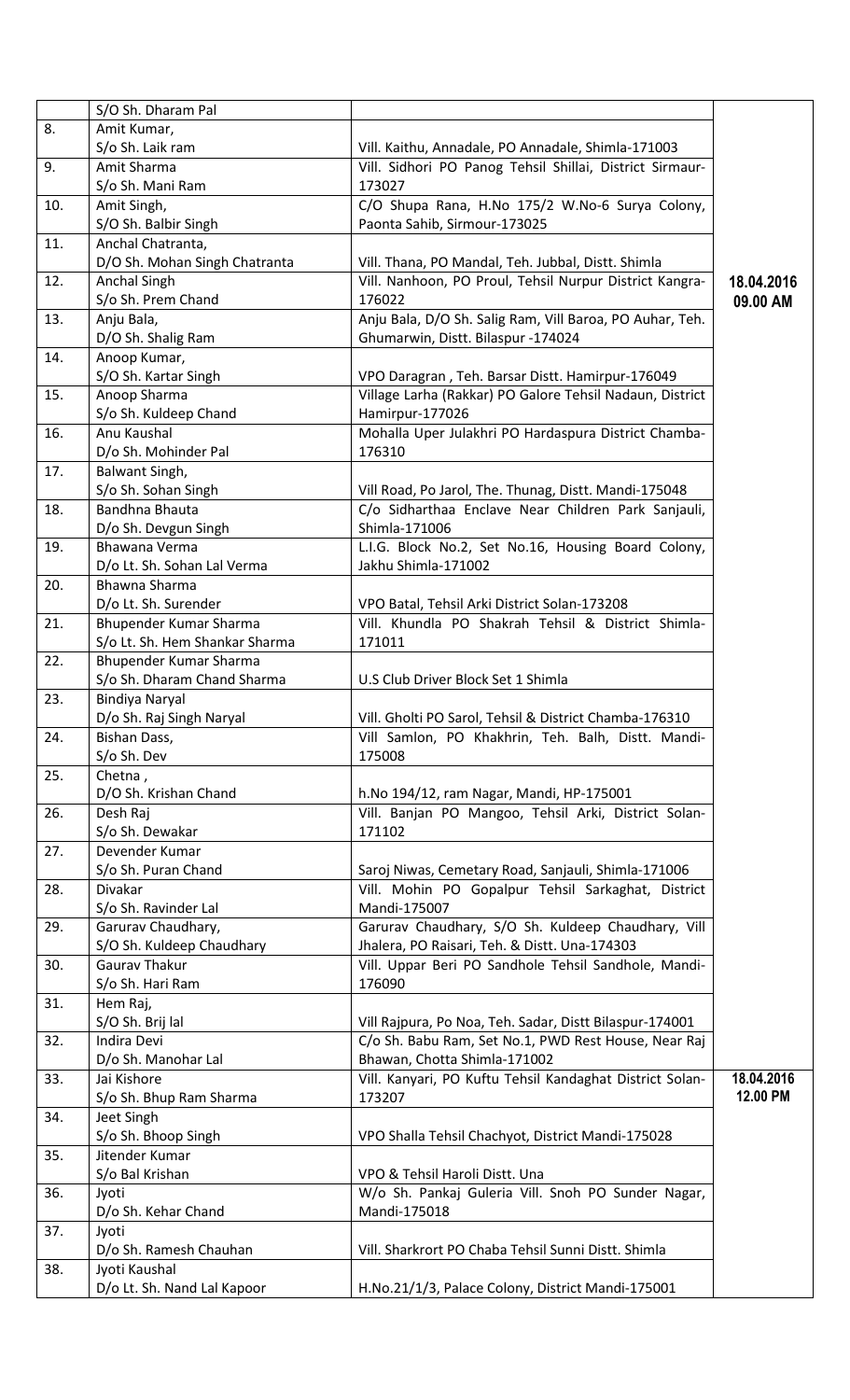| 39. | Kamal Kumar                                | Vill. Kaniarka PO Sherpur Tehsil dalhousie District                                               |
|-----|--------------------------------------------|---------------------------------------------------------------------------------------------------|
|     | S/o Sh. Mansa Ram                          | Chamba-176306                                                                                     |
| 40. | Kamlesh Kumar                              |                                                                                                   |
|     | S/o Sh. Inder Singh Thakur                 | VPO Galma, Tehsil Balh, District Mandi-175008                                                     |
| 41. | Kamlesh Sharma                             | Sehgal Cottage Below Basin Building Sanjauli, Shimla-                                             |
|     | D/o Sh. Chet Ram Sharma                    | 171006                                                                                            |
| 42. | Kanika                                     | Vill. Aima, PO & Tehsil Palampur, District Kangra-                                                |
|     | D/o Sh. Satish Kumar                       | 176061                                                                                            |
| 43. | Krishan Pal                                | Vill. Pakhri, PO Drang, Tehsil Sadar, Distirct mandi-                                             |
|     | S/o Sh. Shyam Lal                          | 175001                                                                                            |
| 44. | Kumari Pooja,                              | Pooja Sharma, W/o Sh. Rajneesh Sharma, VPO Kawari,                                                |
|     | D/o Late Sh. Pratap Chand                  | Teh. Nagrota Bagwan, Distt. Kangra--176047                                                        |
| 45. | <b>Kushum Thakur</b>                       | Vill Khilra PO Meramasit Tehsil Sundernagar Distt.                                                |
|     | D/o Sh. Kahan Singh                        | Mandi                                                                                             |
| 46. | Kusum Chauhan,                             | H.No 382/2 PO Rabi Ka bagh, teh. Nahan, Distt.                                                    |
|     | D/o Sh. Jai Signh                          | Sirmour-173001                                                                                    |
| 47. | Lalit Kumar                                |                                                                                                   |
|     | S/o Sh. Baldev Chand Saini                 | Vill. Sihan, PO Gagal, Tehsil Balh, District Mandi-175006                                         |
| 48. | Luder Mani                                 | Durga Niwas, Below Himfed Building, BCS, New Shimla-                                              |
|     | S/o Sh. Bhade Singh                        | 171009                                                                                            |
| 49. | Mahesh Kumar,                              | Vill Dattowal, PO Nalagarh, Teh. Nalagarh, Distt. Solan-                                          |
|     | S.O Sh. Tila ram                           | 174101                                                                                            |
| 50. | Mamta Devi,                                |                                                                                                   |
|     | D/o Sh. Ramesh Chand                       | VPO Kot, Teh. Ghumarwin, Distt. Bilspur-174028                                                    |
| 51. | Manish Kumar Shukla,                       |                                                                                                   |
|     | S/o Sh. Swaroop Krishan Shukla             | VPO Dari, Teh. Dharamshala, Distt. Kangra-176057                                                  |
| 52. | Manita                                     | Rajpoot Niwas, Surya Nagar, Lower Vikasnagar,                                                     |
| 53. | D/o Sh. Inder Sain Chauhan<br>Manoj Kumar, | Kasumpti, Shimla-171009                                                                           |
|     |                                            |                                                                                                   |
| 54. | S/O Sh. Padam Singh Chandel<br>Meenakshi,  | Shiv Shakti Bhawan, Mashobra, Shimla-171007<br>Meenakshi, D/o Sh. Lekh Raj, vill Ghayan, PO Chail |
|     | D/o Sh. Lekh Raj                           | Chowk, Teh. Chachiot, Distt. Mandi-175028                                                         |
| 55. | Monika                                     | Set No.26, Block - D, CPRI Colony Kanlog, Shimla-                                                 |
|     | D/o Sh. Pyar Chand                         | 171001                                                                                            |
| 56. | Narender Kumar                             | Vill. Dharail PO Bathalang Tehsila Arki, District Solan-                                          |
|     | S/o Lt. Sh. Jeet Ram                       | 173208                                                                                            |
| 57. | Neeraj Kumar                               | Y.S.P. Hostel, Room No. 107, Summer Hill (H.P.U.),                                                |
|     | S/o Sh. Gandhi Ram                         | Shimla-171005                                                                                     |
| 58. | Neha                                       |                                                                                                   |
|     | D/o Sh. Kamal Dev                          | VPO Kangar Tehsil Horoli Distt. Una                                                               |
| 59. | Neha Devi                                  | Vill. Bherta PO & Tehsil Fatehpur, District kangra-                                               |
|     | D/o Sh. Baldev Singh                       | 176053                                                                                            |
| 60. | Nidhi Chandel                              | Chandel Niwas, Near Dhesta Niwas, Near Engiene Ghar                                               |
|     | D/o Sh. Narehs Chandel                     | Sanjauli-171006                                                                                   |
| 61. | Niranjan Singh,                            | Vill. Minta, Po Rehan, teh. Nurpur, Distt. Kangra-                                                |
|     | S/O Sh. Om Parkash                         | 176022                                                                                            |
| 62. | Nisha Devi                                 | R/o Verma Niwas, Near I.A.R.I Tuti Kandi Po Chaura                                                |
|     | D/o Lt. Heru Ram                           | Maidan, Shimla                                                                                    |
| 63. | Nitika Sharma                              |                                                                                                   |
|     | D/o Sh. Yogender Sharma                    | VPO Sanawar, Tehsil Kasauli District Solan-173202                                                 |
| 64. | Nittin Kanwar                              |                                                                                                   |
|     | S/o Sh. Chatter Singh Kanwar               | Kanwar Palace, Cemetry Road, Sanjauli, Shimla-171006                                              |
| 65. | Pankaj Verma,                              |                                                                                                   |
|     | S/o Sh. Roop Singh Verma                   | Vill Kathal, PO Sandhu, teh. Theog, Shimla-171222                                                 |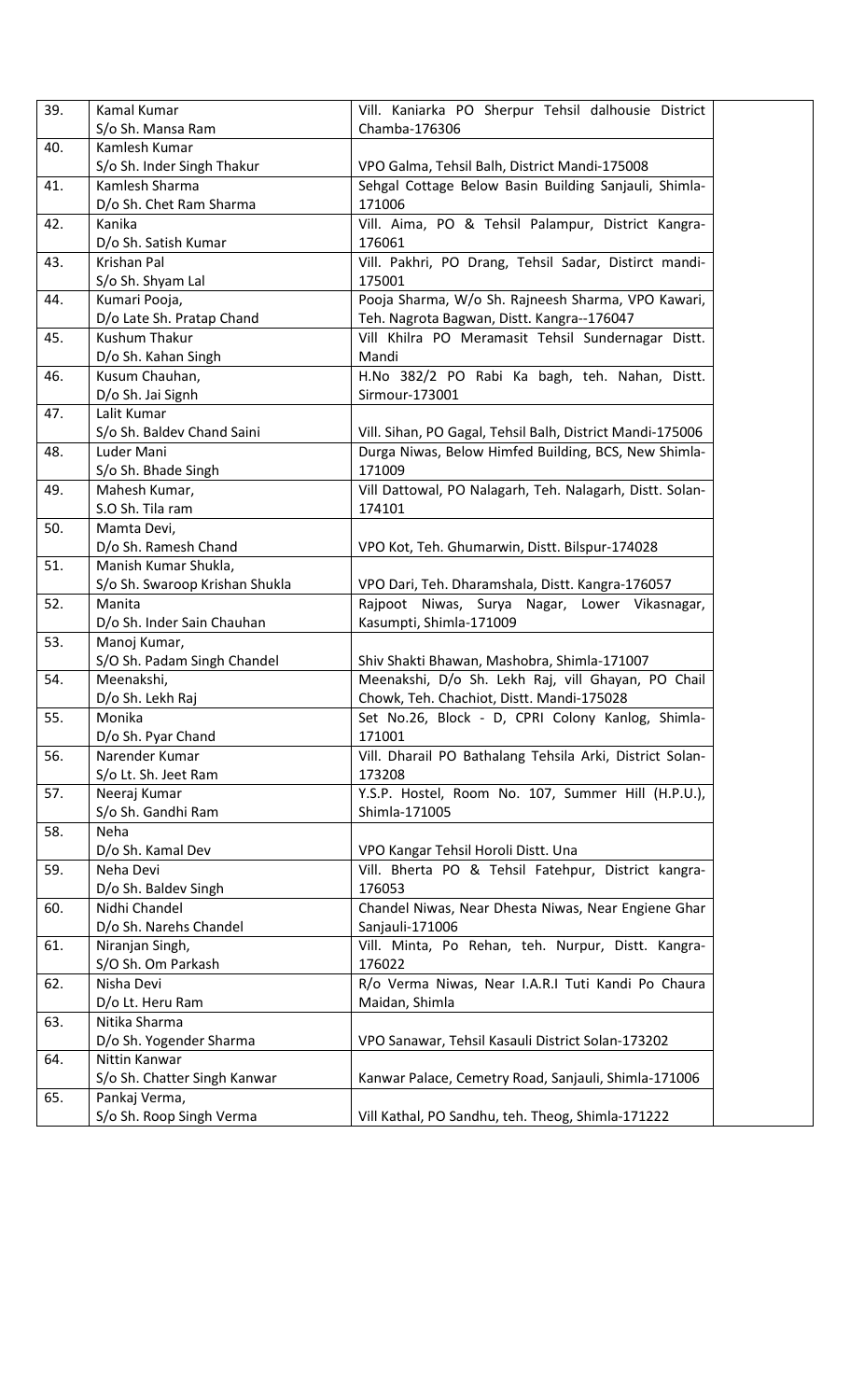| 66. | Paras Chauhan, S/o Sh. Ravinder             |                                                                   |            |
|-----|---------------------------------------------|-------------------------------------------------------------------|------------|
|     | Chauhan                                     | Jhalta Niwas Ner Bali Cottage, Sanjauli Shimla-171006             | 19.04.2016 |
| 67. | Parvinder Kaur,                             | Parvinder kaur, C/O Satish Kumar, Ward No. 6, H.No-1,             | 09.00 AM   |
|     | D/O Sh. Mehar Singh                         | Near Civil Hospital, Poanta Sahib, Sirmour-173025                 |            |
| 68. | Poonam Sharma,                              | Poonam Sharma, VPO Mahadev, teh. Sundernagar,                     |            |
|     | D/o Sh. Bishamber Dass                      | distt. Mandi-175018                                               |            |
| 69. | Prajul                                      | Vill. Jashla PO Deori Khaneti, tehsil Kotkhai, District           |            |
|     | S/o Sh. Joginder Singh                      | Shimla-171204                                                     |            |
| 70. | Prakash Chand                               | Village Pab Manal PO Manal Tehsil Shillai, District               |            |
|     | S/o Sh. Bhadur Singh                        | Sirmaur-173027                                                    |            |
| 71. | Praveen Kumar S/o Sh. Tharwan Lal           | Village Nau PO Aut Tehsil Sadar, Distt. Mandi                     |            |
| 72. | Praveen Singh                               |                                                                   |            |
|     | S/o Sh. Prahlad Singh                       | VPO Gharoh, Tehsil Dharamshala, Distt. Kangra-176215              |            |
| 73. | Praveena,                                   | Vill Ghat, PO Dharech, teh. Theog, Distt. Shimla, HP-             |            |
|     | D/o Surat Ram                               | 171209                                                            |            |
| 74. | Priyanka Verma                              |                                                                   |            |
|     | D/o Sh. Duni Chand Verma                    | VPO Himri, Tehsil Kotkhai, District Shimla-171203                 |            |
| 75. | Pushpa Sharma                               | Panthaghati near H.F.R.I PO Boelia -13 Tehsil And Distt.          |            |
|     | D/o Sh. Hem Dutt Sharma                     | Shimla                                                            |            |
| 76. | Rachna Devi, D/o Magni Ram                  | Pal Niwas Near Vohra Niwas Tuti Kandi Shimla                      |            |
| 77. | Raghubir Singh                              | Village Sharog PO Kando Tehsil Shillai, Distt. Sirmaur-           |            |
|     | S/o Sh. Rati Ram                            | 173027                                                            |            |
| 78. | Rahul Khatta                                | Vill. Thakur Swara PO Karyara Tehsil Dehra District               |            |
|     | S/o Sh. Raj Kumar                           | Kangra-177117                                                     |            |
| 79. | Rajbir Singh                                | Vill. Bharala PO Golwan, Tehsil Ladbharol, Mandi-                 |            |
|     | S/o Sh. Kali Dass                           | 175032                                                            |            |
| 80. | Rajeev Kumar,                               |                                                                   |            |
|     | S/O sh. Neeta ram                           | VPO Chopal, Teh. Chopal, Distt. Shimla                            |            |
| 81. | Rajender Kumar Verma                        | Frankfinn Institute of Airhostess Training, Bell Vil              |            |
|     | S/o Sh. Bharat Ram                          | Scandle Point-171001                                              |            |
| 82. | Rajesh Chauhan,                             | Gopi Niwas Anji Vikas Nagar, PO Kasumpti, Shimla-                 |            |
|     | S/O Gopi Chand                              | 171009                                                            |            |
| 83. | Rajesh Kumar                                |                                                                   |            |
|     | S/o Bihari Lal                              | Vill. Sakrain PO Tanher Tehsil Sarkaghat Distt. Mandi             |            |
| 84. | Rajesh Kumar,                               |                                                                   |            |
|     | S/o Prakash Chand                           | Vill Kharota, Po Kangoo, the. Sundernagar, Distt. Mandi           |            |
| 85. | Rajesh kumar,                               | Kaundal Niwas, Near Kali Mata Mandir, Vikas nagar,                |            |
|     | S/o Sh. Kedar Nath                          | Kasumpti, Shimla-171009                                           |            |
| 86. | Rajesh Tomar,                               | Rajesh Tomar, VPO Thangar, Teh. Chopal, Distt. Shimla-            |            |
|     | S/O Sh. Ran Singh                           | 171210                                                            |            |
| 87. | Rajnesh Kumar,                              | Vil. Sohar, PO Baroh, Teh, Sundernagar, Distt. Mandi-             |            |
|     | S/O Sh. Brij Lal                            | 175030                                                            |            |
| 88. | Ram Lal, S/o Sri Ram                        | Vill. Jol PO Gharan Tehsil Jhandutta Distt. Bilaspur              |            |
| 89. | Ramesh Chand                                | Vill. Dehlwin PO Dahad Tehsil Jhandutta District                  |            |
|     | S/o Sh. Inder Singh                         | Bilaspur                                                          |            |
| 90. | Rashika Jaiswal, D/O Sh. Raj Kishor Jaiswal | Bata Gali, Major Ganj, Chowk Sultanpur, UP-228001                 |            |
| 91. | Ravi Kumar,                                 | Vill Barwala, PO Balahra, teh. Khundian, Distt. Kangra-           |            |
|     | S/O Sh. Jaisi Ram                           | 176098                                                            |            |
| 92. | Ravinder Kumar                              | Vill. Kashyat PO Bhumit Tehsil Arki, District Solan-              |            |
|     | S/o Sh. Parma Nand                          | 173221                                                            |            |
| 93. | Ravinder Singh                              | HPSEB Ltd., Qtrs. Idgah, 15/2.2 KV Sub Station, Lakkar            |            |
|     | S/o Sh. Hemant Kumar Verma                  | Bazar, Shimla-171001                                              |            |
| 94. | Reenu Devi                                  | Village Kheelka More PO Kumarhatti Tehsil Solan, Distt.           |            |
|     | D/o Lt. Sh. Het Ram                         | Solan-173229                                                      |            |
|     |                                             |                                                                   |            |
| 95. | <b>Rukinder Singh</b>                       | Village Pantehar PO Garla Dei Tehsil Palampuyr, District          |            |
| 96. | S/o Sh. Bhagi Rath                          | Kangra<br>Village Neend PO Balindi Tehsil Karsog, District Mandi  |            |
|     | Rupesh Thakur S/o Sh. Dharam Singh Thakur   |                                                                   |            |
| 97. | Sandhya Sharma,                             | Hutmatc Building, near Faculty house HPU Summer Hill<br>$-171005$ |            |
|     | D/O Sh. Shiv Ram Sharma                     |                                                                   |            |
| 98. | Sanjeeta Justa,                             | W/O Sanjeev Golta, WHO-NPSP, Rat Wing, CRI Kasauli,               |            |
|     | D/o Sh. Bihari Lal Justa                    | Distt. Solan-173204                                               |            |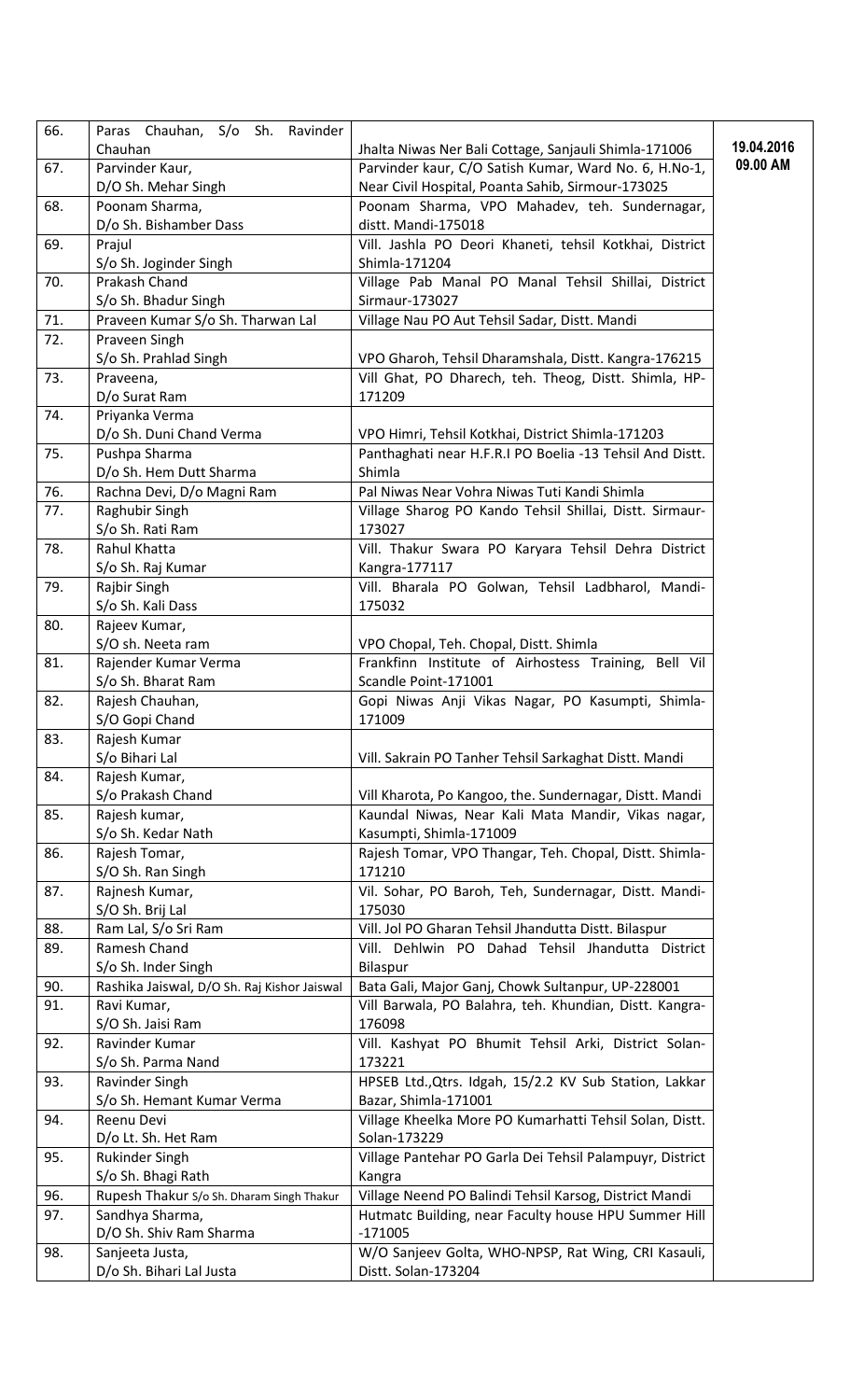| 99.  | Sanjeev Singh                | House No.49, Block-C, Sector-14, Panjab University,                 | 19.04.2016 |
|------|------------------------------|---------------------------------------------------------------------|------------|
|      | S/o Sh. Charan Singh         | Chandigarh-160014                                                   | 12.00 PM   |
| 100. | Santosh Kumar,               | Ward No. 7, VPO Arki, Near Home Guard Ground Arki,                  |            |
|      | S/O Med Ram                  | Distt. Solan-173208                                                 |            |
| 101. | Santosh Kumari,              | C/o Sh. Tej ram kaith, Vill Baralcmear, Telephone                   |            |
|      | D/O Sh. Baldev               | exchange, PO & Teh. Karsog, Distt. Mandi-175011                     |            |
| 102. | Sarita chauhan               | mehta Newas Below Sanjay Gandhi open Public School                  |            |
|      | D/O Pyare lal                | New Shimla-171009                                                   |            |
| 103. | Sumit Kaundal                |                                                                     |            |
|      | S/o Sh. Krishan Chand        | Vill Manjher Po Thanakalan Tehsil Bangana Distt. Una                |            |
| 104. | Suneel                       |                                                                     |            |
|      | S/o Sh. Roshan Lal           | Vill. Ghugrar Po Chandpur Tehsil Sadar Distt. Bilaspur              |            |
| 105. | Sunita Devi                  | C/o Prem Kumar Verma, Janki Bhawan, NGSSS Tutu -                    |            |
|      | D/o Sh. Jagat Ram            | 171011                                                              |            |
| 106. | Swati,                       | Vill Bhadram, PO Rajpura, Teh. Chamba, Distt. Chamba-               |            |
|      | D/O Sh. Ravinder Kumar       | 176310                                                              |            |
| 107. | Tanuj Kumar,                 |                                                                     |            |
|      | S/O sh. Roop Singh           | Vill. Bagla, PO Barsu, Teh. Balh, Distt. Mandi-175021               |            |
| 108. | Titibh Singhal,              | Sheetal trading Company near Hanuman Temple                         |            |
|      | S/O Sh. Deendayal Singhal    | Maheshpura road Kashipur (U.S Nagar)-244713                         |            |
| 109. | Udbhavna                     | C/o Smt. Kanchan Gautam, Room No. 5F, NGH-3, HPU                    |            |
|      | D/o Sh. Vir Chand            | Summerhill-171005                                                   |            |
| 110. | Ved Parkash                  |                                                                     |            |
|      | S/o Sh. Narayan Dass         | Vill. Charai PO Pandoa Tehsi Karsog Distt. Mandi                    |            |
| 111. | Vijay Kumar                  |                                                                     |            |
|      | S/o sh. Hari Dass            | Vill Thati PO Kot Tehsil Sarkaghat Distt. Mandi                     |            |
| 112. | Vijay Kumar                  |                                                                     |            |
|      | S/o Sh. Prem Lal             | Vill Ket PO Dadhol Tehsil Ghumarwin Distt. Bilaspur                 |            |
| 113. | Vijay Laxmi,                 | Vijay Laxmi, D/o Sh. Nikku Ram, Vill Ehahri, PO jarol,              |            |
|      | D/O Sh. Nikku Ram            | Teh. Sundernagar, Distt. Mandi-175018                               |            |
| 114. | Vikas Parmar                 |                                                                     |            |
|      | S/o Sh. Amar Singh           | Vill Bhaderkail PO Bhaderkali Tehsil Amb Distt. Una                 |            |
| 115. | Vikesh Verma                 |                                                                     |            |
|      | S/o Sh. Ram lal Verma        | Vill. Zar PO zar Tehsil Kumarsain, District Shimla-172029           |            |
| 116. | Vikram Jeet                  | Village Dohag PO Jejwin Tehsil Jhandutta, Distt.<br>Bilaspur-174017 |            |
| 117. | S/o Sh. Lekh Ram<br>Vikrant, |                                                                     |            |
|      | S/O Hart Singh               | VPO Panjgain, Teh. Sardar, Distt. Bilaspur-174012                   |            |
| 118. | Vikrant Sharma               |                                                                     |            |
|      | S/o Sh.Muni Lal              | Vill Batawara Po Kalbag Tehsil Kotkhai Distt. Shimla                |            |
| 119. | Vinay Kumar,                 | D-29,LG-1,Shyam Park Extension, Sahibabad, Gaziabad-                |            |
|      | S/O Sh. Manohar Lal          | 201005                                                              |            |
| 120. | Vineet Chauhan,              |                                                                     |            |
|      | S/o Sh. Surinder Chauhan     | Prem Niwas, 3rd Floor, Inder nagar, Dhalli, Shimla-12               |            |
| 121. | Vinod kumar,                 | Vinod Kumar, S/o Sh. Dan Singh Vill Thuji, PO Barot,                |            |
|      | S/O Sh. Dan Singh            | Teh. Padhar Distt. Mandi-175013                                     |            |
| 122. | Vipasha Gautam               |                                                                     |            |
|      | D/o Sh. Madan Gopal Gautam   | Vill Brow Po Rampur Tehsil Rampur Distt. Shimla                     |            |
| 123. | Vipin Sharma                 |                                                                     |            |
|      | S/o Sh. Naresh Kumar         | Vill. Rasuha Po Barwara Tehsi Dehra Distt. Kangra                   |            |
| 124. | Virender Chauhan,            | Vill New Bakhrai PO Malyana, Teh. & Distt. Shimla-                  |            |
|      | S/o Sh. Basant lal           | 171006                                                              |            |
| 125. | Virender Singh               | C/o Gian Sharma, Gian Niwas, Dhingudhar, Sanjauli,                  |            |
|      | S/o Sh. Nain Singh           | Shimla-171006                                                       |            |
| 126. | Vishal Saini                 | Vill. Karahpura PO Dhaloon Tehsil Nagrota Bagwan                    |            |
|      | S/o Sh. Jagdish Chand        | Distt. Kangra                                                       |            |
| 127. | Vivek Rastogi,               | Vivek Rastogi, S/O Sh. Dilip Kumar Rastogi, 128/220, K-             |            |
|      | S/O Sh. Dilip Kumar Rastogi  | Block Kidwai Nagar, Kanpur UP                                       |            |
| 128. | Yashwant                     | Village Sirmauri Tal, PO Satoun, Tehsil Paonta Sahib,               |            |
|      | S/o Sh. Ram Dayal            | District Sirmaur-173029                                             |            |
| 129. | Yogesh Kumar                 | Village Hargunain PO Harabogh Tehsil Joginder Nagar,                |            |
|      | S/o Sh. Rajinder Singh       | Distt. Mandi-175015                                                 |            |
|      |                              |                                                                     |            |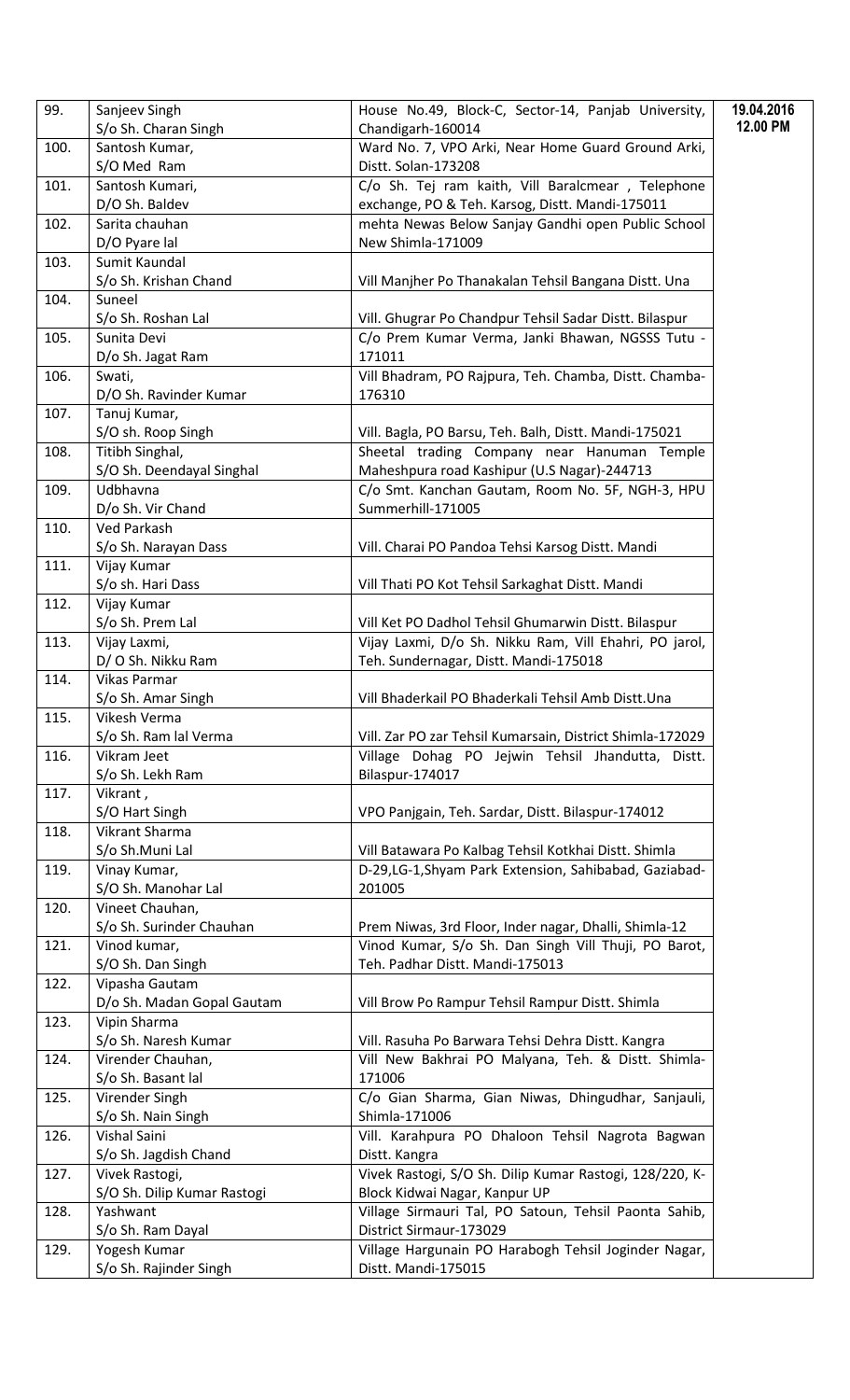#### The list of Eligible Candidates for the interview of post of Microbiologist (Code-107)

| S.No.          | Name of Candidate and Father's<br><b>Name</b>          | <b>Address</b>                                                                                | Date of Interview      |
|----------------|--------------------------------------------------------|-----------------------------------------------------------------------------------------------|------------------------|
| 1              | Jagriti Sharma,<br>D/o Sh. Tavinder Gautam             | Vill Gajreri, PO Navgaon, Teh Arki Distt<br>Solan-171001                                      | 20-04-2016<br>09:00 AM |
| $\overline{2}$ | Ravneet Sandhu<br>D/o Sh. Saravjeet Sandhu             | H.No. 423, Gillico Valley, Sector 127,<br>Kharar, Mohali, Punjab-140301                       |                        |
| 3              | Sadhana Rana Chandel,<br>D/o Sh. Prahlaad Singh Rana   | Vill Chhajwala, PO Balchvrani, Teh<br>Ghumarwin, Distt Bilaspur                               |                        |
| 4              | Manju Kumari,<br>D/o Sh. Ramesh Chand Dhiman           | Vill Darang, PO J/mukhi, Distt Kangra                                                         |                        |
| 5              | Reena Devi<br>D/o Sh. Hem Singh                        | H.No. 244/6 Lower Samkhetar Mandi, Dsitt<br>Mandi-1715001                                     |                        |
| 6              | Dr.Dipak Bhargawa,<br>S/o Sh. Chaman Lal Bhargawa      | H.No. S/20, Station road PO & Teh<br>Midnapore Distt Paschim Medinipur -<br>721101, W.B India |                        |
| $\overline{7}$ | Manish Kumar Singh,<br>S/o Sh. Ram Daya Singh          | H.No. B-46 Sector 72, Noida, Gautam Budh<br>Nagar, UP 201301                                  |                        |
| 8              | Madhusudhan,<br>S/o Sh. D. Nagappa                     | Anuradha Nilaya Behind Gandhinagar Park,<br>Challakere Karnatka-577522                        |                        |
| 9              | Sunil Kumar Dhatwalia,<br>S/o Sh. Roshan Lal Dhatwalia | Vill Goura Kalan, Ward No. 10 PO & teh<br>Hamirpur-177001                                     |                        |
| 10             | Isha Lodhi<br>D/o Sh. Ved Prakash Lodhi                | Lodhi Cottage Streth more comely bank,<br>Kaithu Shimla                                       |                        |
| 11             | Narendra Pratap Singh,<br>S/o Sh. Ajitendra Vijay      | 2nd floor 304, A block New Panchwati,<br>Gaziyabad, UP 201009                                 |                        |
| 12             | Bikramjit Singh,<br>S/o Sh. Naresh Kumar               | Vill Garla Sarkari, PO Gariadei Teh<br>Palampur, Distt Kangra                                 |                        |
| 13             | Anoop Dhiman,<br>S/o Sh. Kamal Dhiman                  | H.No. 2846, Sector-15, Panchkula, Haryana-<br>134113                                          |                        |
| 14             | Shipra Sharma,<br>D/o Sh. Ramesh Dutt Sharma           | VPO Hareta, Teh Nadaun, Distt Hamirpur-<br>174405                                             |                        |
| 15             | Jureka Mankotia,<br>D/o Sh. Kashmir Singh Mankotia     | Mankotia Cottage, Main Bazar, Shogi<br>Shimla-173219                                          |                        |
| 16             | Monika<br>D/o Sh. Wazir Chand                          | Vill Dadour, PO Dhaban, Teh Balh, Distt<br>Mandi-175027                                       |                        |
| 17             | Sanjeev K. Golta<br>S/o Sh. Jawahar Lal Golta          | VPO Masli, Teh Chirgaon, Distt Shimla                                                         |                        |
| 18             | Kamlesh Kumari,<br>D/o Sh. Lt. Virender Singh          | VPO Nihari Teh Sundernagar, Distt Mandi                                                       |                        |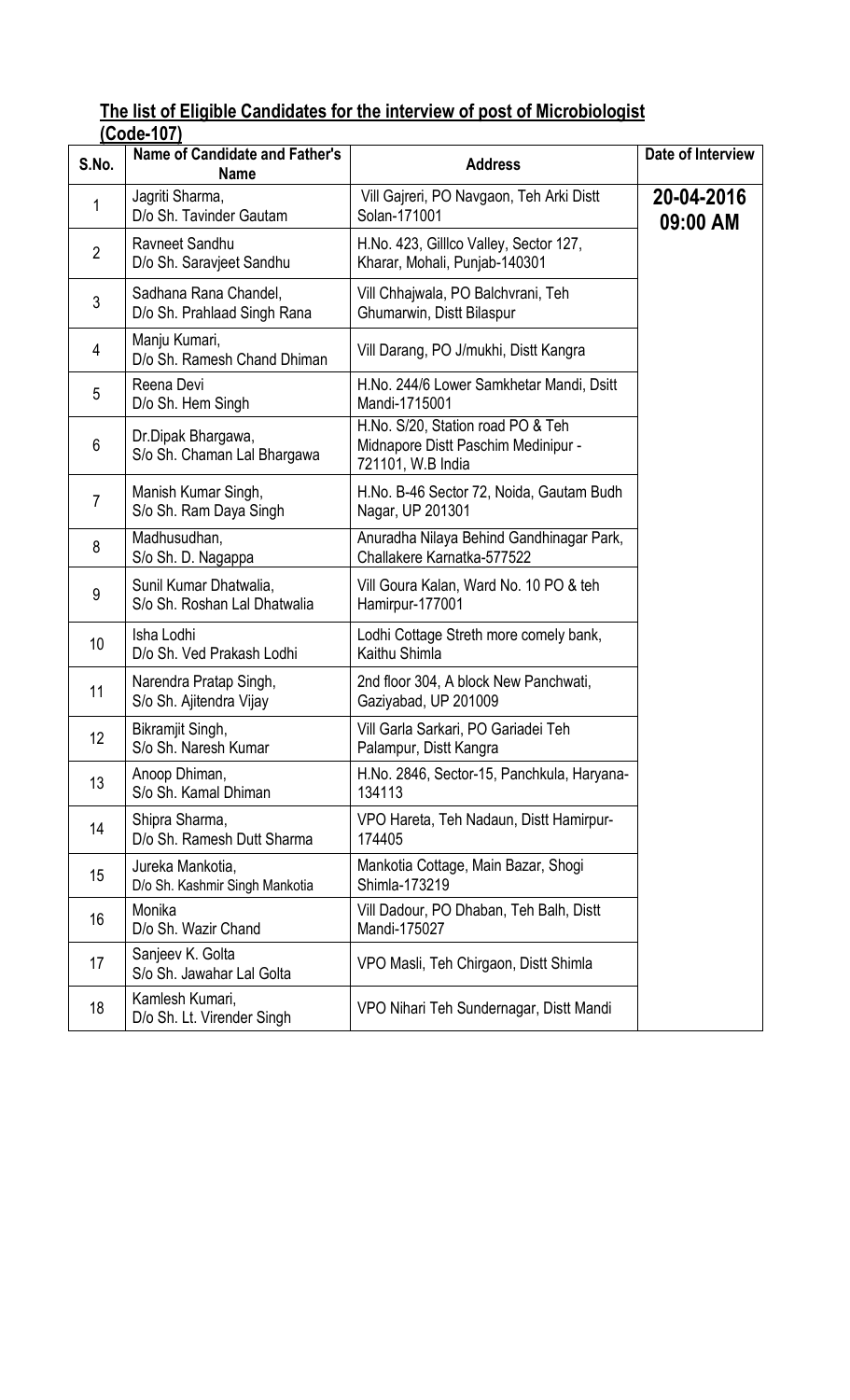#### The list of Eligible Candidates for the interview of post of Dots-Plus- Site Statistical Assistant-(Code-108)

| Sr. No.        | Name of the candidate &<br><b>Father's Name</b>   | <b>Address</b>                                                                                                           | Date of Interview      |
|----------------|---------------------------------------------------|--------------------------------------------------------------------------------------------------------------------------|------------------------|
| 1              | Parvesh Kumari D/o Late Sh.<br><b>Uttam Singh</b> | Village- Bhadram P.O - Rajpura Tehsil - Chamba<br>District - Chamba Pin-176310 Mobile 9459201330                         | 20.04.2016<br>09:00 AM |
| $\overline{2}$ | Raj kumar Verma S/o Sh.<br>Krishan Lal Verma      | Data Entry Operator Room No. 8, O/O CMO Solan HP.<br>Pin-173212 Mobile No. 94180-97918                                   |                        |
| $\mathfrak{S}$ | Sandeep Kaur D/O Sh.<br><b>Bakhshish Singh</b>    | Sandeep Kaur W/o Sumit Thakur VPO- Dhaneta Tehsil-<br>Nadaun, District - Hamirpur HP Pin 177041 Mobile No.<br>8894051121 |                        |
| 4              | Kamal Dev Sharma So/Sh.<br>Krishan Kumar Sharma   | VPO- Garkhal Tehsil - Kasauli District Solan Pin-<br>173212 Mobile No. 98166-65535                                       |                        |
| 5              | Navdeep Singh Rana S/O Sh.<br>Atter Singh Rana    | VPO- Bhali, PO- Bhali Tehsil- Jawali, District -Kangra<br>Pin- 176206 Mobile No. 98168 31114                             |                        |
| 6              | Chander Shekhar S/o Sh.<br>Harnam Singh           | VPO- Upper Sakoh Tehsil - Dharamshala District-<br>Kangra Pin-176215 mobile No. 9817175252                               |                        |
| $\overline{7}$ | Vinod Kumar S/o Sh. Dev Raj                       | VPO- Muhal, Tehsil- Dehra, Distt. Kangra Pin-<br>177117, Mobile No. 9810282762                                           |                        |
| 8              | Arti D/o Sh Dharam Pal                            | C/o H.No 424, Mohali Phase -7 Punjab Code 160055<br>M-8968034761,                                                        |                        |
| 9              | Rajesh Kumar S/o HET Ram<br>Sharma                | Vill -Damrog P.O- Galang Distt&Teh Solan M-<br>9418460250,                                                               |                        |
| 10             | Babita Rana D/o Sh Gian<br>Singh                  | C/o #173/5 Ram Niwas C/o Sh M.P Sharma<br>Mob.Amazpoor Nahan Disst Sirmaur Pin Code -<br>173001, M-9418751857            |                        |
| 11             | Chovinder Kumar S/o Sh Bhup<br>Singh              | Vill - Khunas P.o- Jachh, Teh Chachyat Distt Mandi<br>Code - 175039, M - 9459914536                                      |                        |
| 12             | Ayush Sen S/o Sh Surander<br>Kumar                | C/o Sen Niwas Near Post Office/ Teh Karsog Distt<br>Mandi code -175011, M 9857321919                                     |                        |
| 13             | Dharmi Devi D/o Prabhu                            | W/o Sh. Raj Kumar Vill - Rao, Teh Sadar Distt Mandi<br>code -175027 M-9816765497                                         |                        |
| 14             | Pooja Rani D/o Inder Kumar                        | W/o Sh. Ashish Kumar verma # 176 Bard No -6 Near<br>dev Pal Chowk Teh / Distt Hamirpur Code 177001 M-<br>9459070379      |                        |
| 15             | Deepak Kumar S/o Krishan<br>Chand                 | Swach Foundation Oppt. #647 Near Mandir Sec-16<br>Panchkula Code - 134108 M-9888438097                                   |                        |
| 16             | Neha Sangal D/o Sh. Balraj<br>Sangal              | Neha Sangal W/o Sh Deepak Bhardwaj Shiv Niwas<br>Narojee Road K.B Dharamshala Distt Kangra Code -<br>176215 M-9418532317 |                        |
| 17             | Shyama Thakur D/o Sh<br>Maniram Thakur            | Shyama Thakur C/o Rajinder Thakur 802/3 Near The<br>Mall Road Nahan Code-173001 M-9736737608                             |                        |
| 18             | Neha Sharma D/O Vijay<br>Kumar                    | Vill- Tuti Kandi PO Chaura Madain Teh & Distt. Shimla<br>171004 Mob-9459826053                                           |                        |
| 19             | Seema Rani D/O Vikaram<br>Chand                   | VPO & Tehsil Sujan Pur Tehira Distt. Hamirpurn<br>176110 Mob. 7814287508                                                 |                        |
| 20             | Mohit Sood S/O Sunil Chand                        | Vill- Hodal PO - Sidh pur Teh- Dharamshala District<br>Kangra 176057 Mob- 9418015888                                     |                        |
| 21             | Jatin Kumar S/O Sh. Ashwani<br>Kumar              | MC Coloney near JC Mani Dhaki Road Pathan Kot<br>Punjab 145001 Mob-09988830967                                           |                        |
| 22             | Balwant Kumar S/O Sh. Tak<br>sing                 | Co Chaman Thakur Vill- Shangti Near Shiuv Mandir,<br>PO Chaily Summer Hill Shimla 171005 Mob-<br>9418467533              |                        |
| 23             | Rahul Chauhan S/O Sh.<br>Mohan Lal                | VPO Nohara Dhar District Sirmaur Pin 173104 mob.<br>9805713689                                                           |                        |
| 24             | Dharamender Verma S/O<br>Padam Singh              | District Statictal Office Dhalpur Kullu 175101 mob.<br>9459246978                                                        |                        |
| 25             | Lokesh Kumar S/O Shering<br>Negi                  | VPO- Salaun Tehsil- Ponta Saibh Distt. Sirmaou<br>173029 Mob-9882092908                                                  |                        |
| 26             | Raman Verma S/o Sh. Wazir<br>Chand                | C/o #415 Sector 40-A Chandigarh Code No.160036<br>M-09855963656                                                          |                        |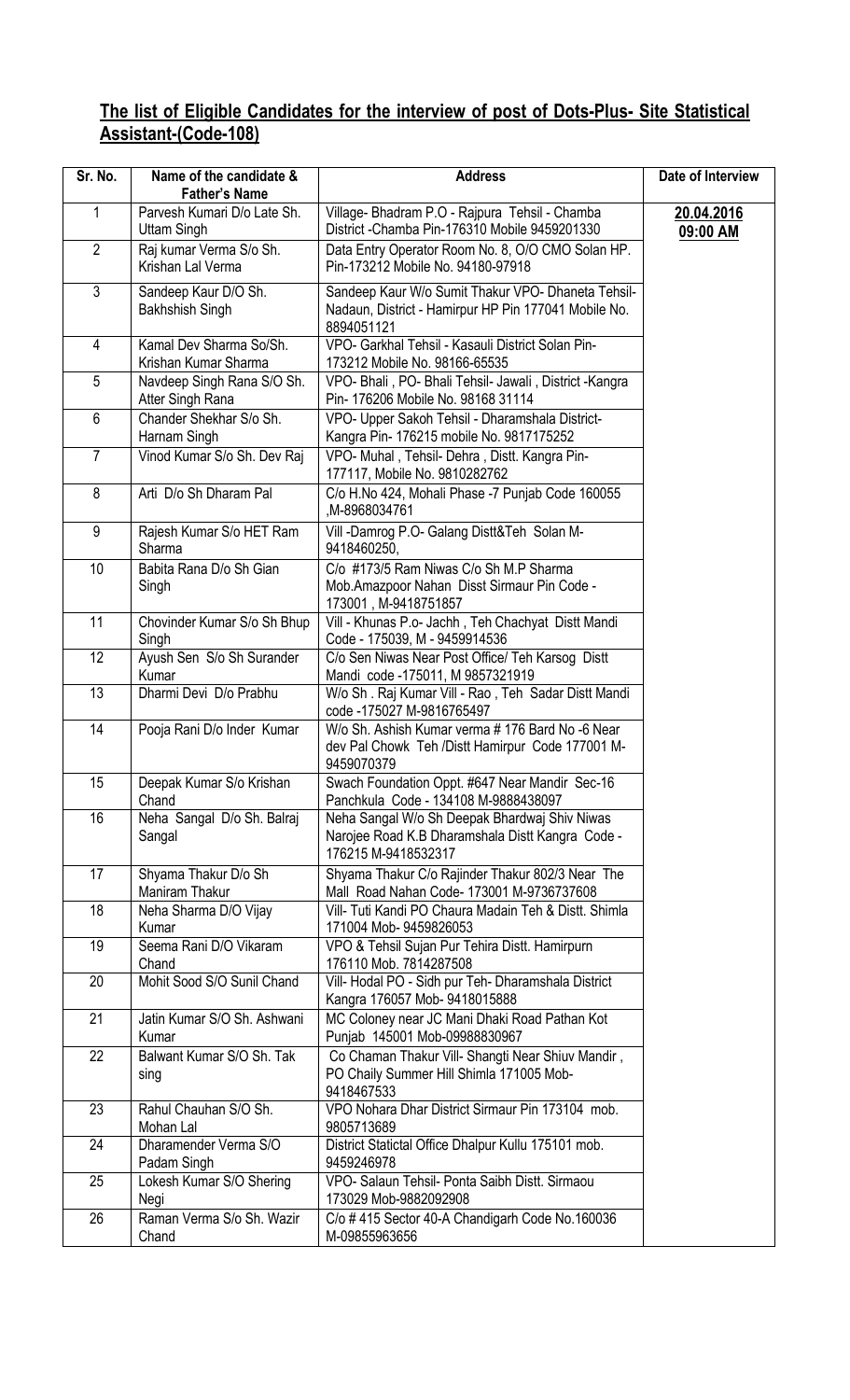| The list of Eligible Candidates for the interview of post of Store Assistant |  |  |  |  |
|------------------------------------------------------------------------------|--|--|--|--|
| Code-(109)                                                                   |  |  |  |  |

| 0006-1109      |                                               |                                                                     |                        |
|----------------|-----------------------------------------------|---------------------------------------------------------------------|------------------------|
| Sr             | Name of Candidate &                           | <b>Address</b>                                                      | Date of Interview      |
| No             | <b>Father Name</b>                            |                                                                     |                        |
| $\mathbf{1}$   | Ramit Sharma S/o Karam<br>Chand               | Vill.Kaleen P.O.SolanTeh.Solan Distt.Solan                          | 20/04/2016<br>12.00 PM |
| $\overline{2}$ | Sandhya Chauhan D/O<br>Mata ram Chauhan       | Rani ka Bagh Near ITI Nahan Distt Sirmour<br>173001                 |                        |
| 3              | Vivek Rana S/O Sunil Rana                     | VPO Banuri Tehsil Palampur Distt Kangra<br>176061                   |                        |
| $\overline{4}$ | Manisha D/O Deepak<br>Sharma                  | VPO & Tehsil Saproon Distt Solan 173211                             |                        |
| 5              | Neha SharmaD/O Yijay<br>Kumar                 | Vill.TutiKandiPO.Chaura Maidan Shimla                               |                        |
| 6              | Anuj KumarS/o Suresh<br>Kumar                 | VPO.Birla Tehsil.Nahan Distt.Sirmour                                |                        |
| $\overline{7}$ | Surender Kumar S/O Devi<br>Ram                | VPO. Bhalona Tehsil. Sangrah Distt. Sirmour                         |                        |
| 8              | Ateesh Kumar S/O Rattan<br>Lal                | Vill. Bandal PO. Tihra Tehsil. Sarkaghat<br>Distt.Mandi             |                        |
| 9              | Sapna Sharma S/o Suresh<br>Kumar              | Vill.Jarai PO.Devgarh Tehsil.Theog<br>Distt Shimla                  |                        |
| 10             | Manu Kumar S/oYagya Raj                       | Vill. Thalin PO. Tandi Tehsil. Anni Distt. Kullu                    |                        |
| 11             | Vikas Rana S/o Kartar<br>Singh                | Vill.Kuthar PO.Bhormoti Tehsil.Nadaun<br>Distt.Hamirpur             |                        |
| 12             | Bhrigu Sharma S/o<br>Ramesh Chander Sharma    | 14 HBC Strawberry Hills Chotta Shimla                               |                        |
| 13             | Vinod Prakash S/O Om<br>Prakash               | Vill.Jarai PO.Cheog Tehsil.Theog<br>Distt.Shimla171209              |                        |
| 14             | Devinder Kumar Tanwar<br>S/O Pran Nath Tanwar | VPO Kuthar Near Govt SSS Tehsil Kasauli<br>Distt Solan 173206       |                        |
| 15             | Gopal Krishan S/O Kuldip<br>Chand             | Vill.Amtrar PO Sunehar Tehsil Nagrota<br>Bagwan Distt Kangra 176056 |                        |
| 16             | Noor Mohammad S/O<br><b>Mohd Muzib</b>        | House NO 85/2/11 PO Mandi Tehsil Sadar<br>Distt Mandi 175001        |                        |

### The list of Eligible Candidates for the interview of post of Laboratory Technician

| Code (110)     |                                                           |                                                                                        |                   |
|----------------|-----------------------------------------------------------|----------------------------------------------------------------------------------------|-------------------|
| Sr.No          | Name of Candidate &<br><b>Father's Name</b>               | <b>Address</b>                                                                         | Date of interview |
|                | Bhupesh Kumar S/o Dharm Pal                               | C/o Sai Sanjivni Hospital Near Court Road The Mall<br>Solan HP, 173212                 | 20-04-2016        |
| $\overline{2}$ | Monika<br>D/O<br>Sharma<br>Om<br>Parkash Sharma           | H/No. 179/13, Ward No. 06. Near Water Tank Surya<br>Colony Paonta Sahib Sirmour 173025 | <b>12.00 PM</b>   |
| 3              | S/0<br>Nilesh<br>Mishar<br>kumar<br>Devendra Nath M ishra | c/o Mahesh Prasad sinha, Behind Sai mandir, Machali<br>Gali, Raja Bazaar Patna 800014  |                   |
| 4              | Bhagirathi D/O Narayan Dass                               | Bragta Niwas kamala Nagar Bhatta Kuffar Shimla<br>171006                               |                   |
| 5              | Sapna KumariD/o Amar Nath                                 | VPO Phagti The bazaar Distt Hamirpur 176039                                            |                   |
| 6              | Sanjay Kumar S/O Hans Raj                                 | Village Chukku PO Paunta Teh Sarkaghat Distt Mandi<br>175024                           |                   |
| 7              | Ankit s/o Rikhi Ram                                       | Nairaj Medical Store Near zaiwal Hospital Mandi<br>175052                              |                   |
| 8              | Yograj S/O Durga Ram                                      | Block C 13 Q.NO66 PO Ambedkar Chowk Phagli<br>Shimla 171004                            |                   |
| 9              | Mohinder Singh S/O Sewak<br>Ram                           | Village Majhar PO Satlai Teh & Distt Shimla                                            |                   |